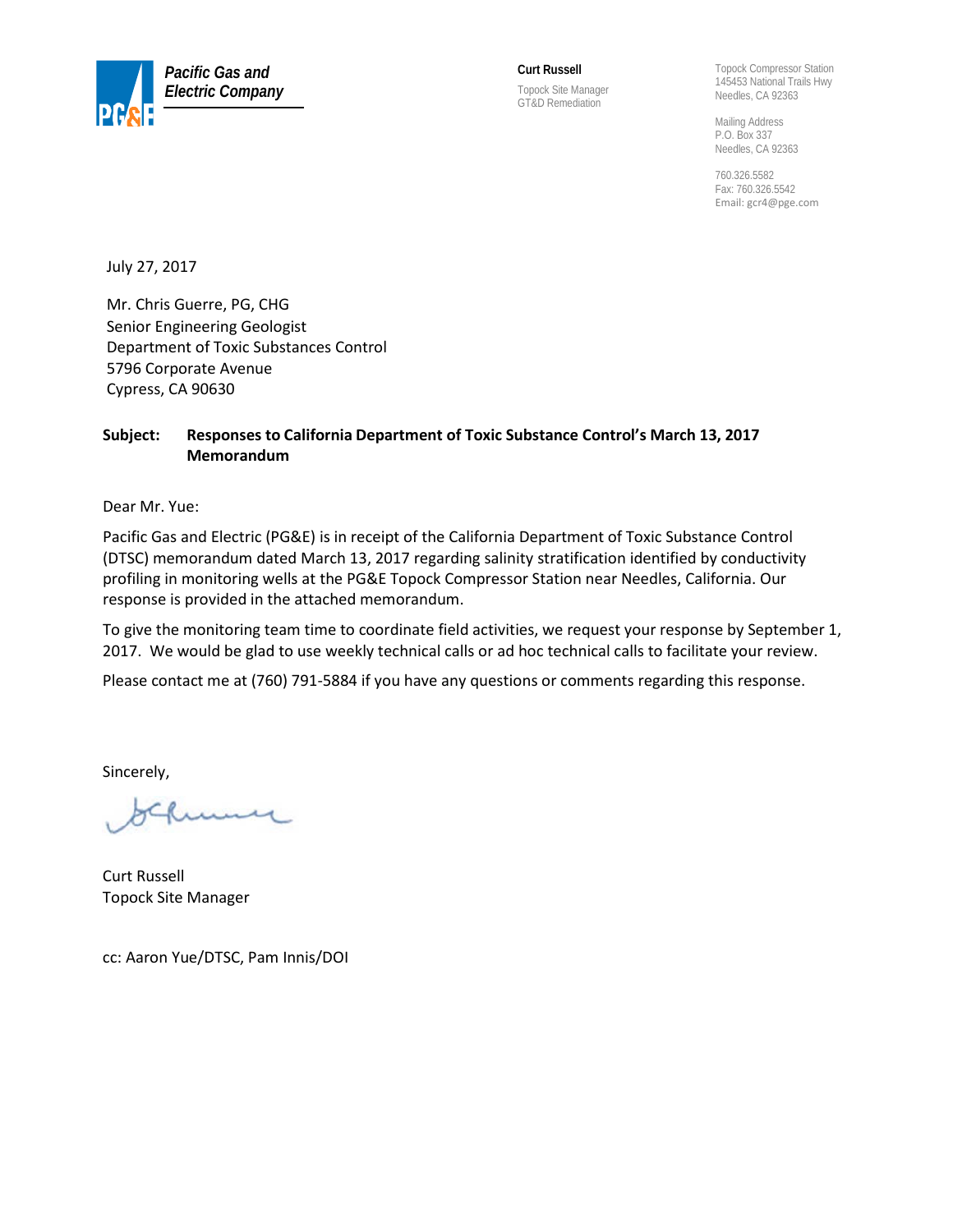

## Response to DTSC *Well Salinity Stratification* Memorandum dated March 13, 2017 PG&E Topock Compressor Station

PREPARED FOR: Pacific Gas & Electric Co., Inc. DATE: July 27, 2017 PROJECT NUMBER: 681899 REVIEWED BY: CH2M

## Executive Summary

This technical memorandum presents a response to the California Department of Toxic Substance Control (DTSC) memorandum "Well Salinity Stratification Identified by Conductivity Profiling" dated March 13, 2017 (DTSC 2017). Stratification refers to a difference in conductivity with depth in the water column within the monitoring well casing and screen. This typically affects those wells with screen intervals near the bedrock contact, resulting in a difference between conductivity for water in the blank casing, the screen interval, and, where present, the sump below the screen. Stratification is present to varying degrees in the relatively small set of wells where conductivity profile data are available. This memorandum provides additional profile data as requested by DTSC and discusses the possible causes and effects of in-well stratification.

A general trend of increasing conductivity with depth is typical of the alluvial aquifer at the Topock site. In many but not all places, this trend is exaggerated in the interval just above bedrock, where a basal saline layer has been noted in the transition zone between alluvium and bedrock. The wells where the degree of stratification is greatest (MW-34-100, MW-45-95a, and MW-27-085) are located near the river and are constructed so that the bottom of the well screen is at or just above the bedrock surface. This construction results in these wells being screened within or near this basal saline layer, where the steep vertical gradient in conductivity results in relatively large differences in conductivity values between the top and bottom of the screened intervals. The lower conductivity water is lighter and tends to rise up into the blank casing above the screen, rendering the water in the casing above the screen similar to that of the upper screened interval, and less conductive than the average water in the screen. The opposite happens in the sump below the screen or in the bottom portion of the screen, where the heavier, higher conductivity water sinks and accumulates.

The possible effect of in-well stratification on groundwater sample quality was evaluated using existing data. The available conductivity profile data was compared to conductivity measurements made while sampling the same wells. The conductivity measured when profiling the screened interval was compared to the sample conductivity from the sampling event closest to the profile date. These two values are in 85% to 98% agreement (more than meeting the 80% agreement criterion applied to duplicate samples). This close agreement verifies that while the stratification is an interesting phenomenon, it does not have an impact on sample quality when sampling procedures are followed. Any water that is displaced downward when inserting the low flow sampling pump into the well is removed as the low flow purge continues until water quality parameters are stable and consistent with historical results. Trend plots for monitoring data were visually reviewed for changes since low flow sampling was adopted at most Topock monitoring wells, and the trends remain consistent.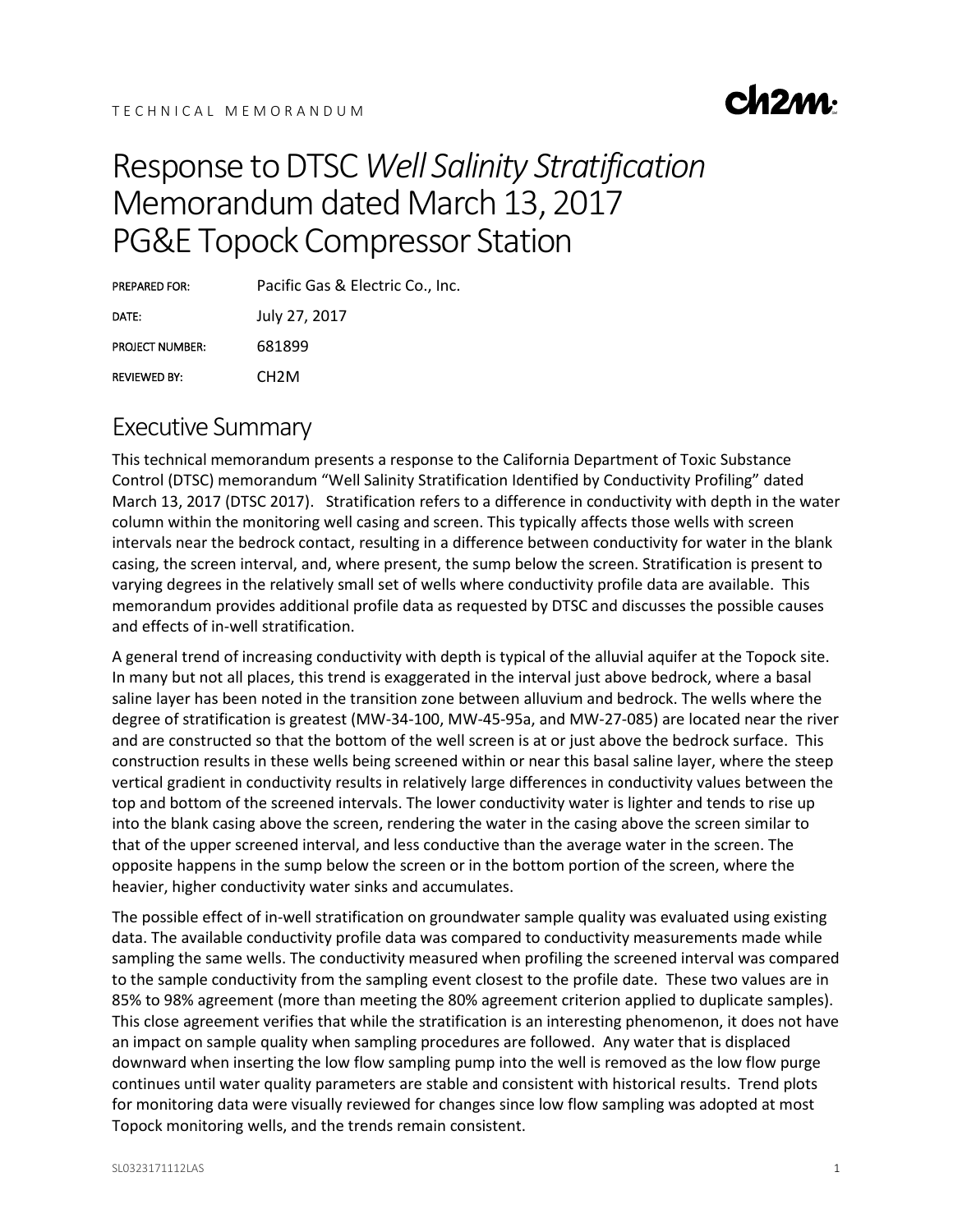## Introduction

The DTSC memorandum "Well Salinity Stratification Identified by Conductivity Profiling" (DTSC 2017) notes that salinity stratification was identified in certain monitoring wells. The memorandum also states a concern about density stratification in the blank casing above monitoring well screens resulting from zones of water with differing salinity (which is proportional to conductivity). The concern being that well conductivity stratification is an indication of stagnant water above the monitoring well screen that could impact the quality of groundwater monitoring samples.

For consistency and clarity, the rest of this memorandum will discuss conductivity measurements and profiles, because conductivity is a direct measurement. The salinity value used in transducer work is calculated from conductivity, and in turn used with water temperature for density calculations and water level elevation corrections.

This technical memorandum responds to the DTSC requests for

- Information about conductivity profiling of monitoring wells,
- The occurrence of stratification at Topock well locations,
- Possible explanations for the observed stratification, and
- Recommendations, including steps to better understand the stratification phenomenon.

## Well Profile Data and Stratification

The following presents information requested by DTSC.

## Review of Conductivity Profile Data (2008-2016)

The following wells have conductivity profile data collected on multiple dates from 2008 to 2016, allowing for review of changes over time. These wells were profiled for density corrections on the water level data collected by transducers.

| Monitoring Well | IM3 Key Gradient Well? | Well Diameter (inches) |  |
|-----------------|------------------------|------------------------|--|
| MW-20-130       | no                     | 4                      |  |
| MW-27-85        | yes                    | 2                      |  |
| MW-31-135       | yes                    | 2                      |  |
| MW-33-150       | yes                    | 2                      |  |
| MW-34-100       | yes                    | 2                      |  |
| MW-45-95        | yes                    | $\mathfrak{p}$         |  |

#### *Floodplain monitoring wells*

#### *IM3 Injection Area monitoring wells*

| <b>Monitoring Well</b> | Well Diameter (inches) |  |
|------------------------|------------------------|--|
| OW-5D                  |                        |  |
| OW-5M                  |                        |  |
| CW-1D                  |                        |  |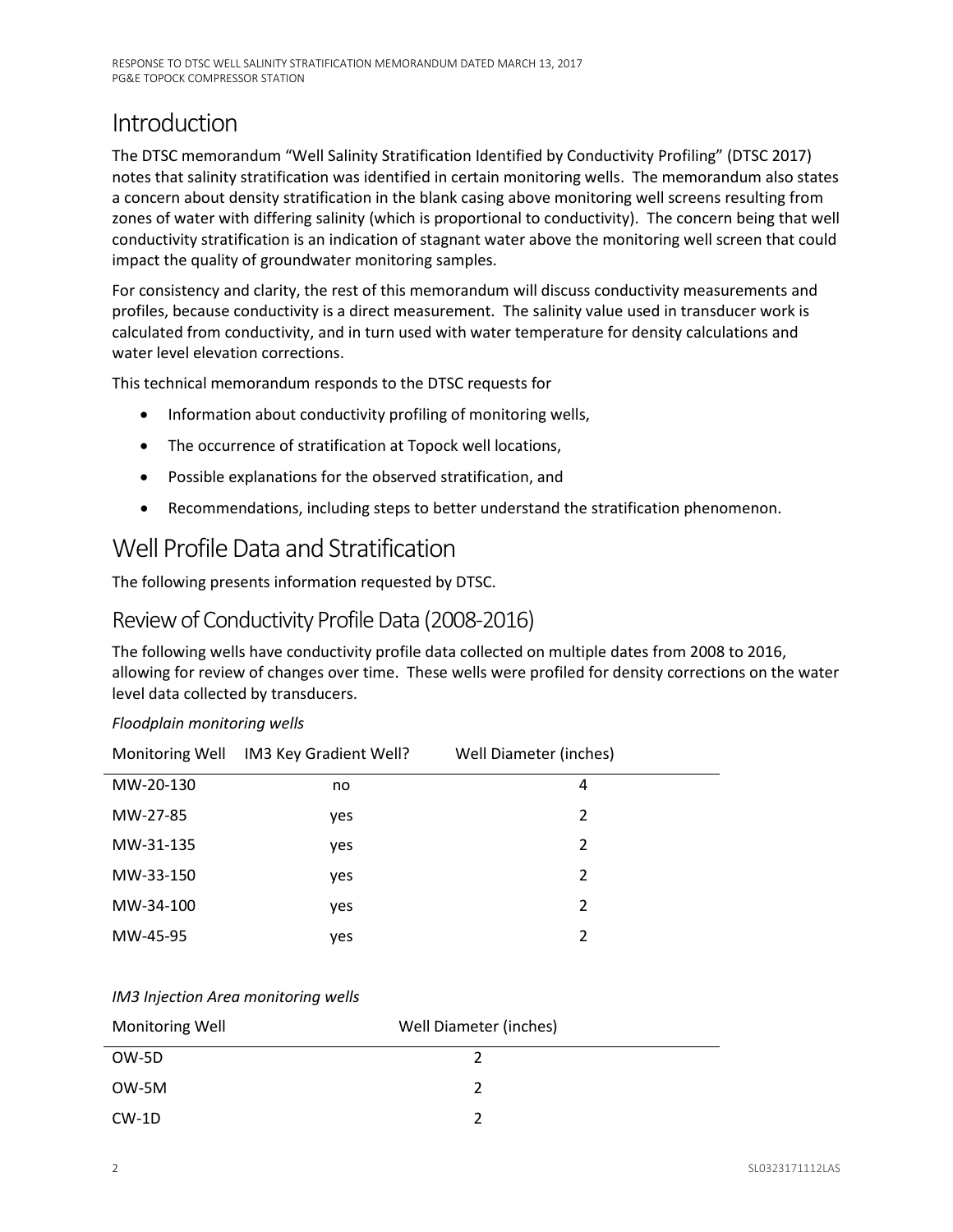Table 1 summarizes information about the floodplain key gradient monitoring wells shown in Attachment 1.

Plots for these wells are attached showing conductivity vs. depth below ground surface (Attachment 1). Each plot shows multiple sets of conductivity profile data, color coded by date. In some cases, the conductivity was logged both as the probe was lowered into the well and as it was raised out of the well, so the plots for those dates show two lines. The screened interval of each well is shown as a pattern overlaying the profile plots. For wells that are part of a nest or cluster, e.g., MW-20-130, the mid-point depth of other screens at the same monitoring well location is shown by a triangle and the conductivity measured at that screen in recent sampling events is shown as a text box. At many monitoring well locations, the deepest well was installed with a blank PVC sump to allow for cased hole geophysical logging. These sumps are indicated by profile data that extends to depths below the monitoring well's screened interval. The conductivity plots are discussed further in the following section.

## Changes at Topock Monitoring Wells

There are several changes that have occurred over time at the floodplain and injection area locations with conductivity profiles shown in Attachment 1:

- IM3 has operated for 12 years (since 2005) with injection creating groundwater mounding and breakthrough of injected water at OW- and CW- monitoring wells. IM3 extraction pumping began in 2005 with PE-1 added in 20016, creating a cone of depression and landward hydraulic gradients in the Colorado River floodplain. In the central floodplain where MW-27, MW-34 and MW-45 are located, the River water geochemical and isotopic signature has migrated landward and the overall conductivity of the water in the shallow portion of the aquifer has decreased.
- The frequency of groundwater sampling decreased over time from initial monthly sampling at many monitoring wells to quarterly, semiannual or annual sampling.
- The sampling technique for many Topock monitoring wells including the floodplain wells in Attachment 1, changed from 3-volume purge to low flow sampling in late 2014. However, the sampling technique used at injection area OW- and CW- monitoring wells did not change and remains a 3-volume purge.

#### Observed Patterns and Trends of Conductivity vs. Depth in Monitoring Wells

Several patterns can be observed from these conductivity profile plots.

• A review of the conductivity profiles in Attachment 1 shows that wells exhibit varying degrees of stratification. Well stratification is defined as the relative difference between conductivity measured in blank casing and conductivity measured in a well's screened interval and sump. The degree of stratification appears to be reflective of vertical variability in conductivity that exists in the aquifer at the depth of the screened interval. Those wells that show the most stratification are MW-27-085, MW-34-100, and MW-45-095. All of these wells are screened near the depth where bedrock was encountered in their respective borings. There is a consistent trend of increasing salinity with proximity to bedrock all across the Topock site and the salinity gradient is often steeper in the zone near bedrock. In addition, these three wells are in an area where the IM-3 pumping has pulled low conductivity water from the river into the floodplain. The large contrast in conductivity between the overlying river water and the saline water associated with the bedrock surface results in a steep conductivity gradient within the screened intervals, and therefore a large proportion of the stratification observed in these three wells.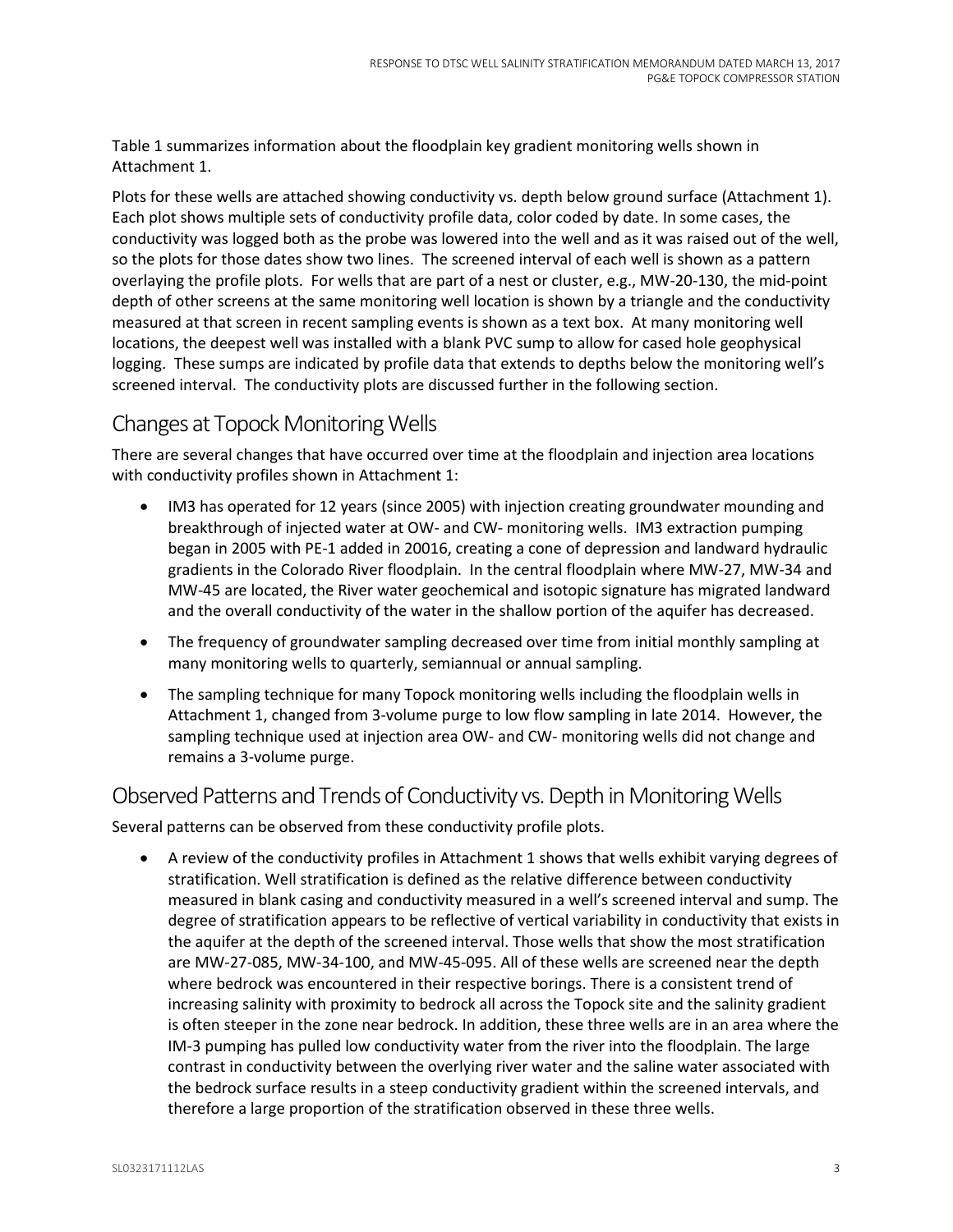- Well stratification is present to a greater extent over time, increasing at most floodplain wells between 2008-2009 and 2012-2014, years before the late 2014 change from 3-volume purge to low flow sampling techniques. The frequency of sampling did decrease at some wells over this time period. This time period saw constant IM3 operations, with extraction pumping from the floodplain and injection in the upland. IM3 extraction caused the landward migration of a less saline Colorado River water signature at locations between extraction wells and the River (e.g., MW-34, MW-45, and MW-27 clusters), possibly increasing the salinity gradient in the screened intervals of these wells.
- Other floodplain wells shown in Attachment 1 include MW-20-130, MW-31-135, and MW-33- 150. These three wells slow lesser degrees of stratification. Of the three, only MW-20-130 is screened near the bedrock contact. However at MW-20-130 there is evidently only a moderate gradient in conductivity across the screen. The water at the depth of the MW-20-130 screened interval appears to be in a relatively narrow range of conductivity between about 9,000 and 13,000 μS/cm. Wells MW-31-135 and MW-33-150 are not screened close to the bedrock contact and the vertical conductivity gradients in the aquifer at the depth of their screened intervals appear to be slight.
- Upland wells with profile data include CW-1D, OW-5M, and OW-5D. Of these, only OW-5D is screened near bedrock. There is some stratification in OW-5D, mainly between the sump and the rest of the well. Most of the water across the screened interval is similar to the water in the upper blank casing. CW-1D and OW-5M show very little stratification, which is consistent with the conceptual model that there should be less vertical stratification in conductivity in the aquifer at depths well above the bedrock contact.
- Several of the plots in Attachment 1 show a marked decrease in conductivity in the uppermost foot or two of the profile. This is likely due to condensation of water inside the well casing, which could, over time, add an increment of fresh water to the top of the water column. This condensation would be driven by the day-night temperature cycles present at Topock's desert location and the daily water level changes, which would periodically draw cool night air into the wells. Cool night air pulled in by falling water levels could cause the water vapor in the air inside the well to condense on the well casing and drip down into the well. Assuming the relative humidity in the well is 100% and the temperature of the uppermost meter of casing dropped by 10 degrees C (a common daily temperature range for Topock), approximately 0.5 cm (~0.2 inch) of water could be condensed in a year. This condensate would essentially be distilled water and could dramatically lower the conductivity of the uppermost layer of water in the well. The effect is evident in the profile plots of most of the floodplain wells near the river but not apparent in the upland wells, where daily water level fluctuations are less and there would limited air exchange in the casing.

## Possible Mechanism for Observed Conductivity Stratification

The stratification in the wells is believed to result from density-driven separation of lighter, lower conductivity water into the upper section of the well and heavier, higher conductivity water into the lower section of the well. The water in the upper casing reflects the conductivity of the water near the top of the screened interval and the water in the sump (where present) reflects the conductivity of the water in the lower part of the screened interval. In wells where there is little vertical variation in conductivity within the screened interval, stratification is minimal. In wells where there is significant vertical variation in conductivity within the screened interval, the stratification is more prominent. Stratification is believed to occur as follows: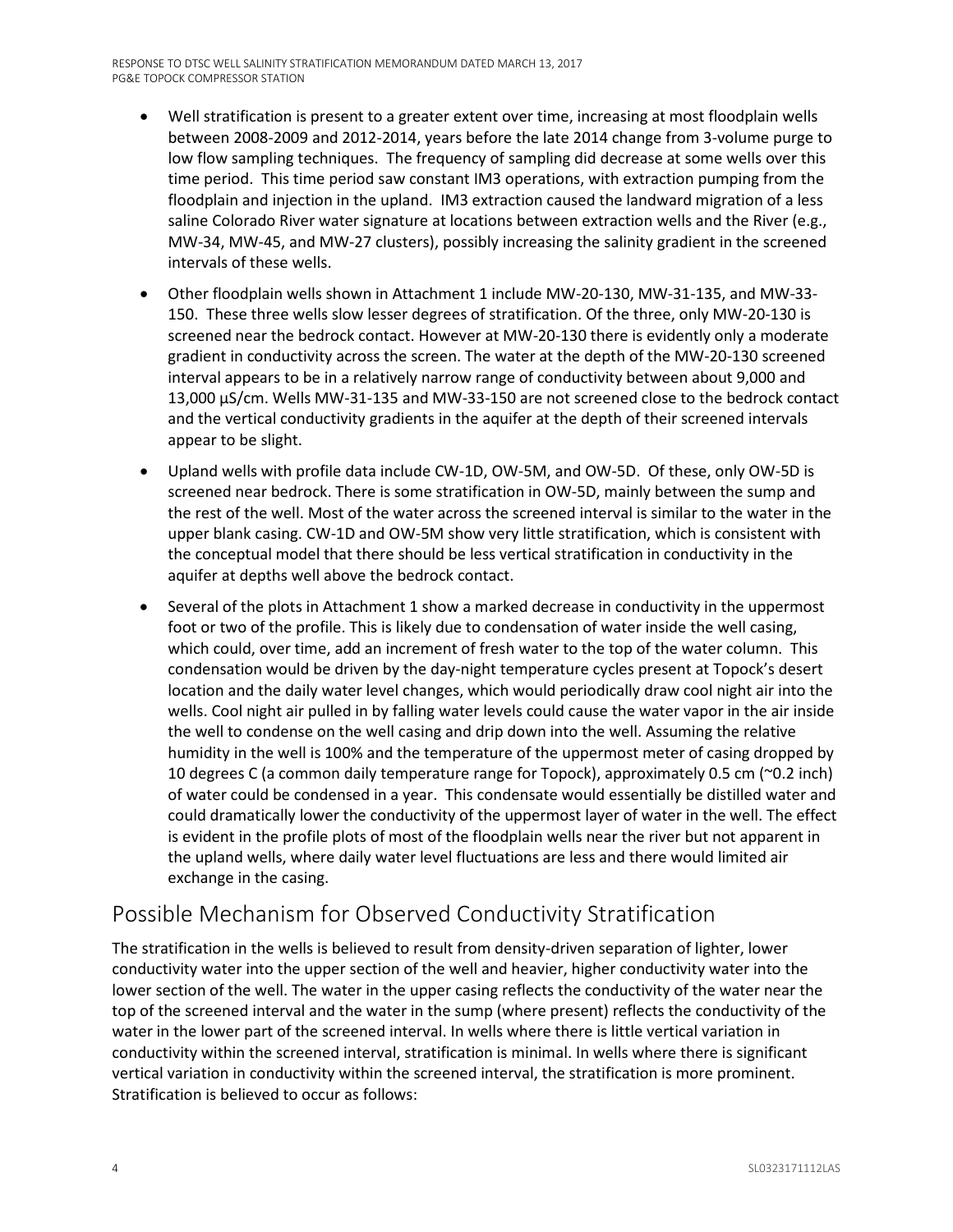- 1. Lower conductivity water tends to be present in the upper portion of the screen and higher conductivity water is present in the deeper portion, reflecting the stratification in the aquifer.
- 2. The daily groundwater level fluctuations in response to river level changes surges some of the lower conductivity water up into the blank casing above the screen.
- 3. The higher conductivity water near the bottom of the screen settles into the sump, if one is present.
- 4. Over time, the conductivity of the water in the upper casing becomes similar to that in the upper portion of the screened interval and the conductivity in the sump becomes similar to the lower portion of the screen.

## Review of Historical Data for Impacts on Groundwater Sampling

Table 1 shows a comparison between conductivity measured at the monitoring screened interval by profiling and conductivity measured when sampling, with the ratio between these measurements averaging 85% to 98%. These ratios are within the 20% relative percent difference used for acceptance of duplicate sample results. In addition, the trend plots for chromium concentrations in the same wells, (attachment 2) are consistent over time and do not show changes in trends with the change to low flow sampling techniques late in 2014, or the adjustments to PE-1 pumping rates beginning in 2016. The groundwater result trends don't correlate with changes over time to conductivity profiles shown in Attachment 1. This indicates that low flow sampling achieves laminar flow from target screened interval depths and is not impacted by the water column in blank casing above the screened interval. Stabilization of purge parameters before sampling indicates that any stagnant water displaced by pump insertion to the well screen was removed before sampling.

In sum, the mixing effects of 3-volume purge were not a critical preventative measure, because similar results are obtained from low flow sampling procedures. Low flow and 3-volume sampling procedures both already require that groundwater quality indicator parameters stabilize, and are also checked for consistency against historical results, before a purge is considered complete and groundwater samples are collected. Those steps protect against impact to sample quality from stagnant water in the bank casing.

## Recommendations

The following actions are recommended:

- Continue low flow sampling: results do not indicate impacts on groundwater sample quality from conductivity stratification.
- Collect additional profile data. Perform a one-time conductivity profile of wells that have screened intervals near the bedrock contact to check for the presence of stratification. This data could be collected with an annual sampling event as a step before sampling each of these deeper wells. The profile data from the screen intervals could be compared to the sample purge conductivity measurements to repeat the comparison described above and shown in Table 1.
- Report on these activities with results and recommendations.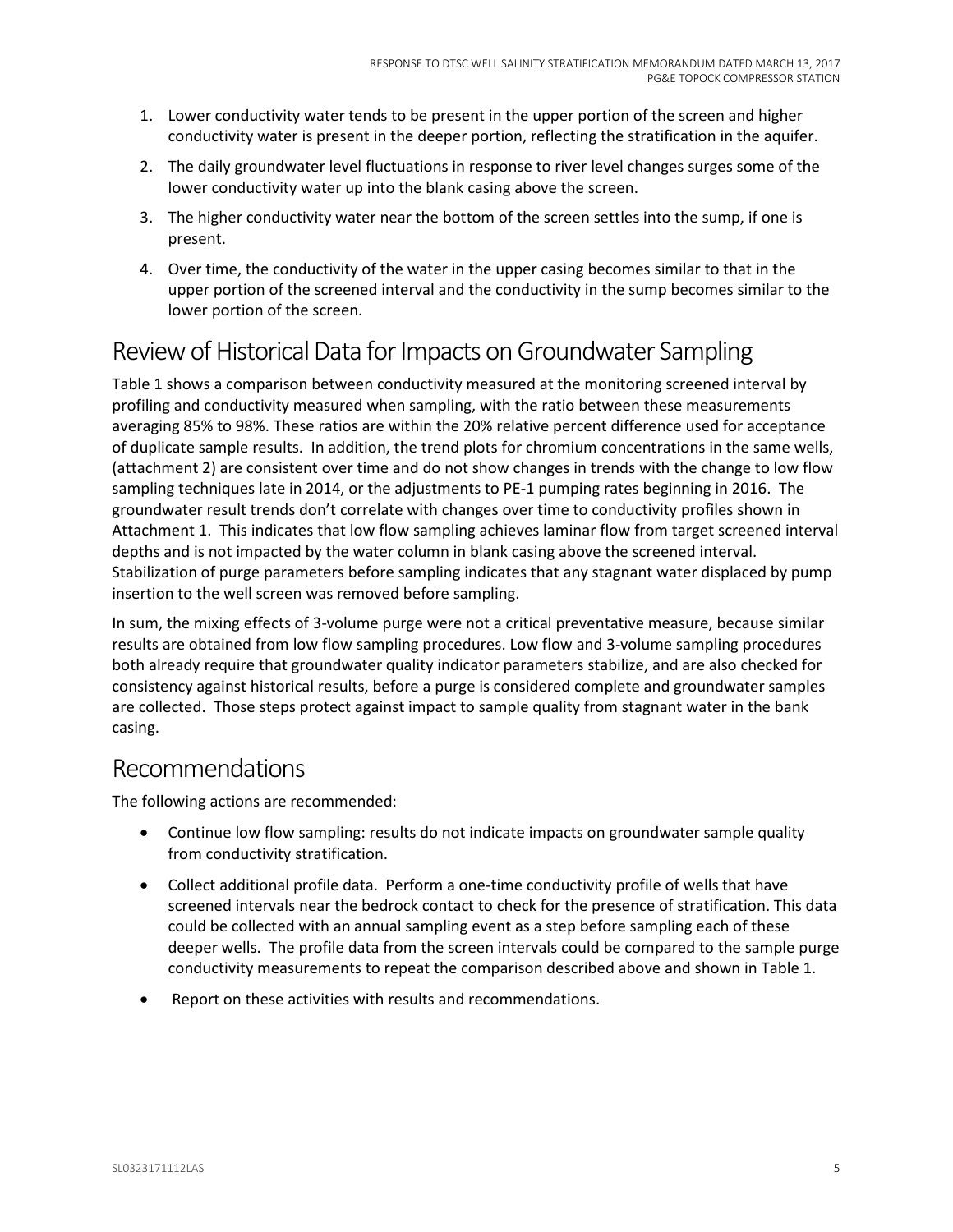## References

California Department of Toxic Substance Control (DTSC) 2017. *Well Salinity Stratification Identified by Conductivity Profiling and Potential Impacts to Groundwater Sampling Results. PG&E Topock Compressor Station, Needles, California*. March 13.

CH2M HILL 2008. *Summary Report for Hydraulic Testing in Bedrock Wells, PG&E Topock Compressor Station, Needles, California*. January.

CH2M HILL 2015. *SOP-A18: Purging and Sampling of Groundwater Monitoring Wells, Minimal Drawdown Method, Standard Operating Procedures for PG&E Topock Program*. September 28.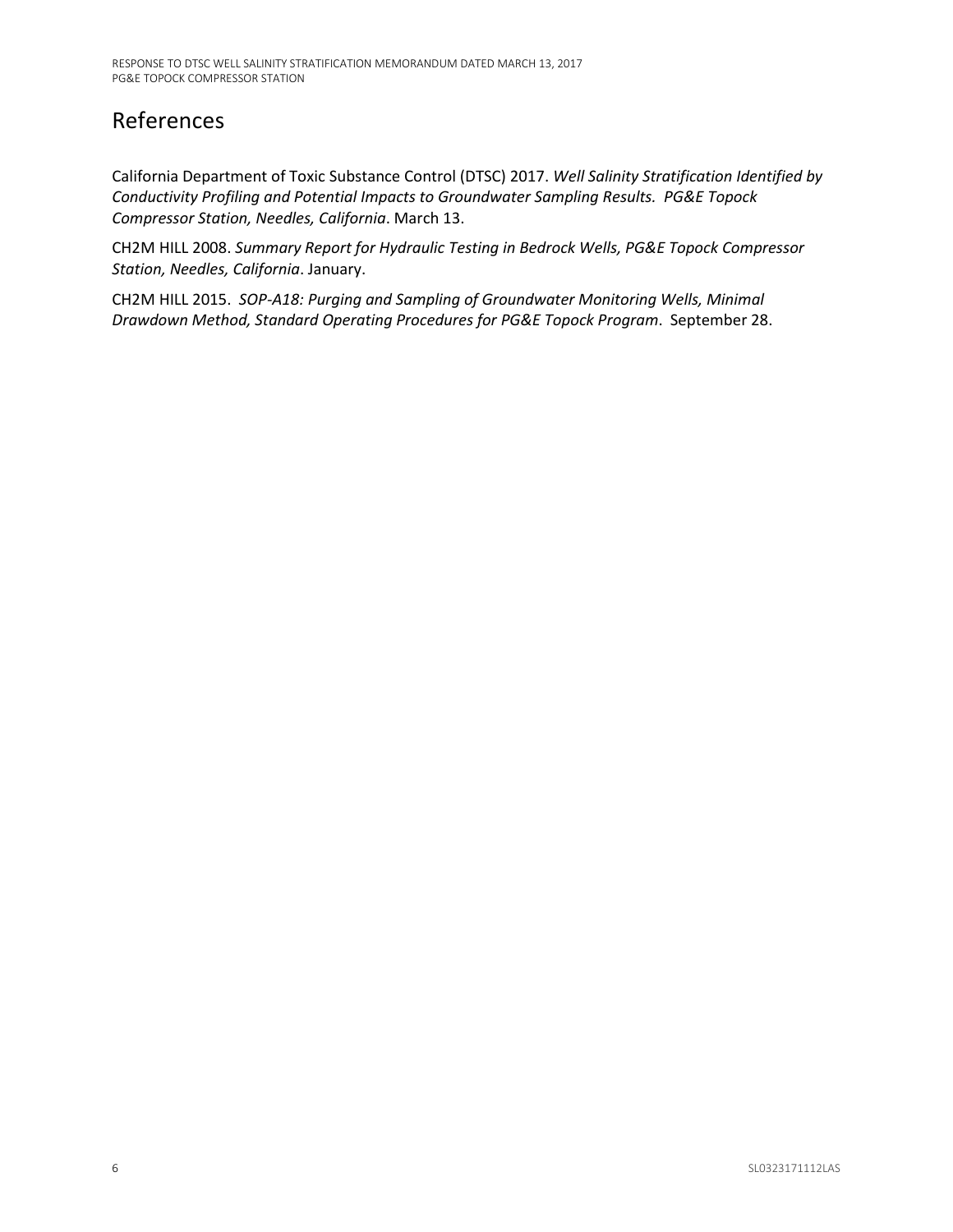#### DRAFT TECHNICAL MEMORANDUM



Table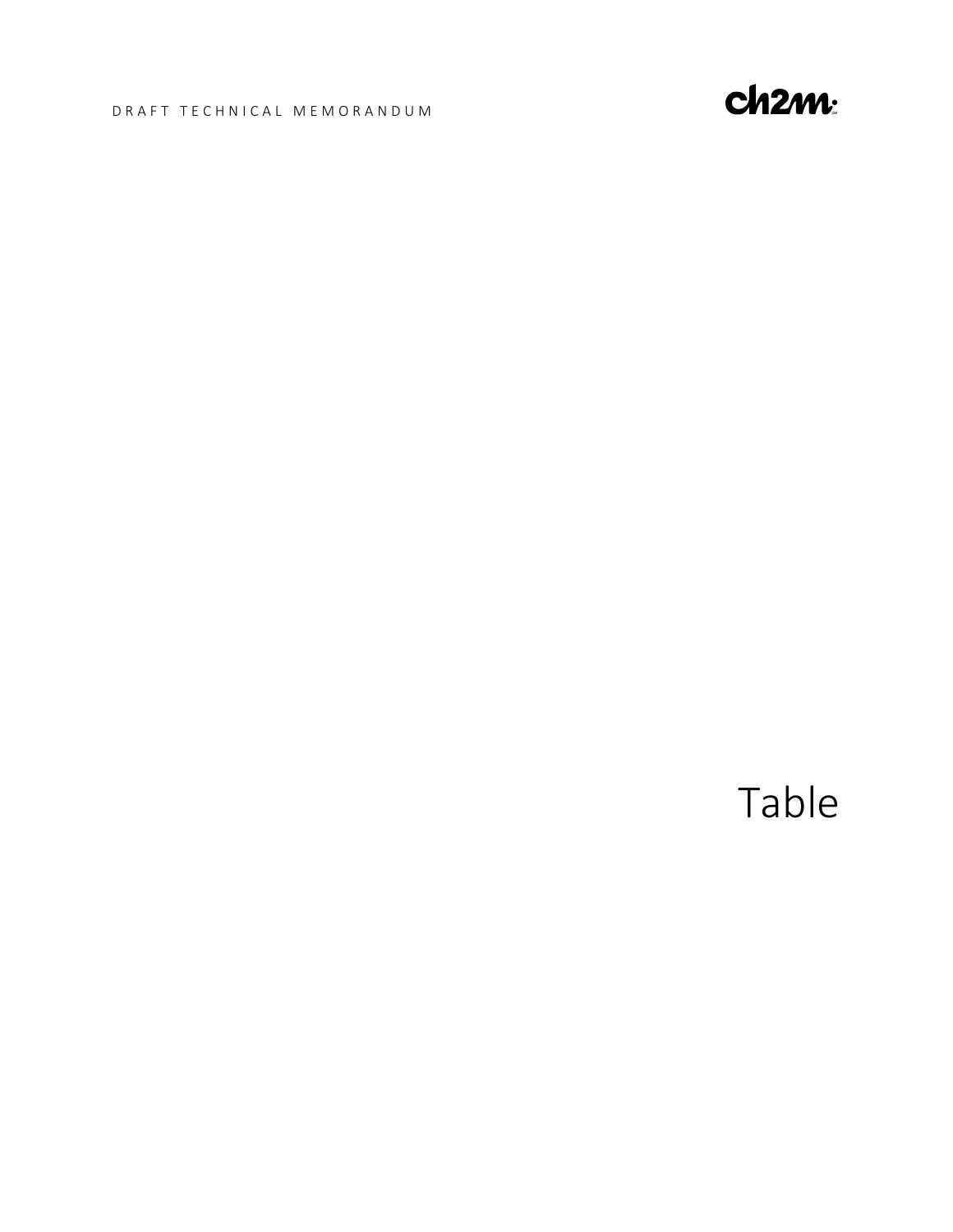|           |                                                                 |           |                   |        |        |                               |            |               | Approx. well |                           |                                              |
|-----------|-----------------------------------------------------------------|-----------|-------------------|--------|--------|-------------------------------|------------|---------------|--------------|---------------------------|----------------------------------------------|
|           |                                                                 | Screened  |                   | SC in  |        | SC from                       |            | Sample SC%    |              | distance from Duration of |                                              |
|           |                                                                 | Interval  | <b>SC Profile</b> | blank  |        | SC in well sampling           | Sampling   | of Profile SC | Colorado     | profile data              |                                              |
| Well      | Location                                                        | (ft bgs)  | Date              | casing | screen | event                         | event date | in screen     | River (feet) | record                    | Comments                                     |
| MW-34-100 | Floodplain, close to river                                      | 89.5-99.5 |                   |        |        |                               |            |               | 75           | 2009-2016                 | closest to Colorado River. Sump into bedrock |
|           |                                                                 |           | 21-Apr-09         | 22,000 | 23,000 | 16,900                        | 4/30/2009  | 73%           |              |                           |                                              |
|           |                                                                 |           | 25-Oct-12         | 17,000 | 18,000 | 19,000                        | 10/1/2012  | 106%          |              |                           |                                              |
|           |                                                                 |           | 23-Oct-14         | 16,000 | 18,000 | 17,000                        | 10/2/2014  | 94%           |              |                           |                                              |
|           |                                                                 |           | 7-Dec-15          | 13,000 | 17,000 | 17,459                        | 12/3/2015  | 103%          |              |                           |                                              |
|           |                                                                 |           | 7-Jan-16          | 13,000 | 17,000 | 14,100                        | 2/25/2016  | 83%           |              |                           |                                              |
|           |                                                                 |           | 12-Apr-16         | 9,000  | 12,000 | 15,500                        | 4/26/2016  | 129%          |              |                           |                                              |
|           |                                                                 |           | 7-Dec-16          | 9,000  | 17,000 | 16,000                        | 12/6/2016  | 94%           |              |                           |                                              |
|           | Average ratio of MW-34-100 sampling SC / profiling SC at screen |           |                   |        |        |                               |            | 97%           |              |                           |                                              |
| MW-27-85  | Floodplain, close to river                                      | 77.5-87.5 |                   |        |        |                               |            |               | 100          |                           | 2008-2016 Sump into bedrock                  |
|           |                                                                 |           | 22-Oct-08         | 14,000 | 15,000 | 16,000                        | 4/30/2009  | 107%          |              |                           |                                              |
|           |                                                                 |           | 13-Mar-12         | 11,000 | 13,000 | 12,000                        | 10/1/2012  | 92%           |              |                           |                                              |
|           |                                                                 |           | 23-Oct-14         | 10,000 | 12,000 | 8,500                         | 11/4/2014  | 71%           |              |                           |                                              |
|           |                                                                 |           | 7-Dec-15          | 10,000 | 11,000 | 9,975                         | 12/3/2015  | 91%           |              |                           |                                              |
|           |                                                                 |           | 7-Jan-16          | 9,000  | 12,000 | $\overline{\phantom{a}}$      |            |               |              |                           |                                              |
|           |                                                                 |           | 12-Apr-16         | 9,000  | 11,000 | 11,700                        | 4/25/2016  | 106%          |              |                           |                                              |
|           |                                                                 |           | 7-Dec-16          | 10,000 | 12,000 | 9,400                         | 12/6/2016  | 78%           |              |                           |                                              |
|           | Average ratio of MW-27-85 sampling SC / profiling SC at screen  |           |                   |        |        |                               |            | 91%           |              |                           |                                              |
| MW-45-95  | Floodplain, next to PE-1                                        | 83-93     |                   |        |        |                               |            |               | 150          | 2006-2016                 | note MW-45-95 proximity to PE-1              |
|           |                                                                 |           | $2-May-06$        | 12,000 | 13,000 | 14,000                        | 3/24/2006  | 108%          |              |                           |                                              |
|           |                                                                 |           | 22-Oct-08         | 6,000  | 13,000 | 9,700                         | 9/29/2009  | 75%           |              |                           | Closest date was 2009.                       |
|           |                                                                 |           | 12-Mar-12         | 8,500  | 12,000 | 9,000                         | 12/13/2012 | 75%           |              |                           |                                              |
|           |                                                                 |           | 23-Oct-14         | 4,000  | 10,000 | 8,400                         | 12/2/2013  | 84%           |              |                           | Closest date was 2013                        |
|           |                                                                 |           | 7-Dec-15          | 2,000  | 10,000 | $\overline{\phantom{a}}$      |            |               |              |                           |                                              |
|           |                                                                 |           | 7-Jan-15          | 1,000  | 10,000 | $\hspace{0.05cm} \textbf{--}$ |            |               |              |                           |                                              |
|           |                                                                 |           | 12-Apr-16         | 1,000  | 8,000  | $-\!$                         |            |               |              |                           |                                              |
|           |                                                                 |           | 7-Dec-16          | 1,000  | 11,000 | $-\!$ –                       |            |               |              |                           |                                              |
|           | Average ratio of MW-45-95 sampling SC / profiling SC at screen  |           |                   |        |        |                               |            | 85%           |              |                           |                                              |

| nents                                   |
|-----------------------------------------|
| st to Colorado River. Sump into bedrock |
|                                         |
|                                         |
|                                         |
|                                         |
|                                         |
|                                         |
| into bedrock                            |
|                                         |
|                                         |
|                                         |
|                                         |
|                                         |
|                                         |
| MW-45-95 proximity to PE-1              |
|                                         |
| st date was 2009.                       |
| st date was 2013                        |
|                                         |
|                                         |
|                                         |
|                                         |
|                                         |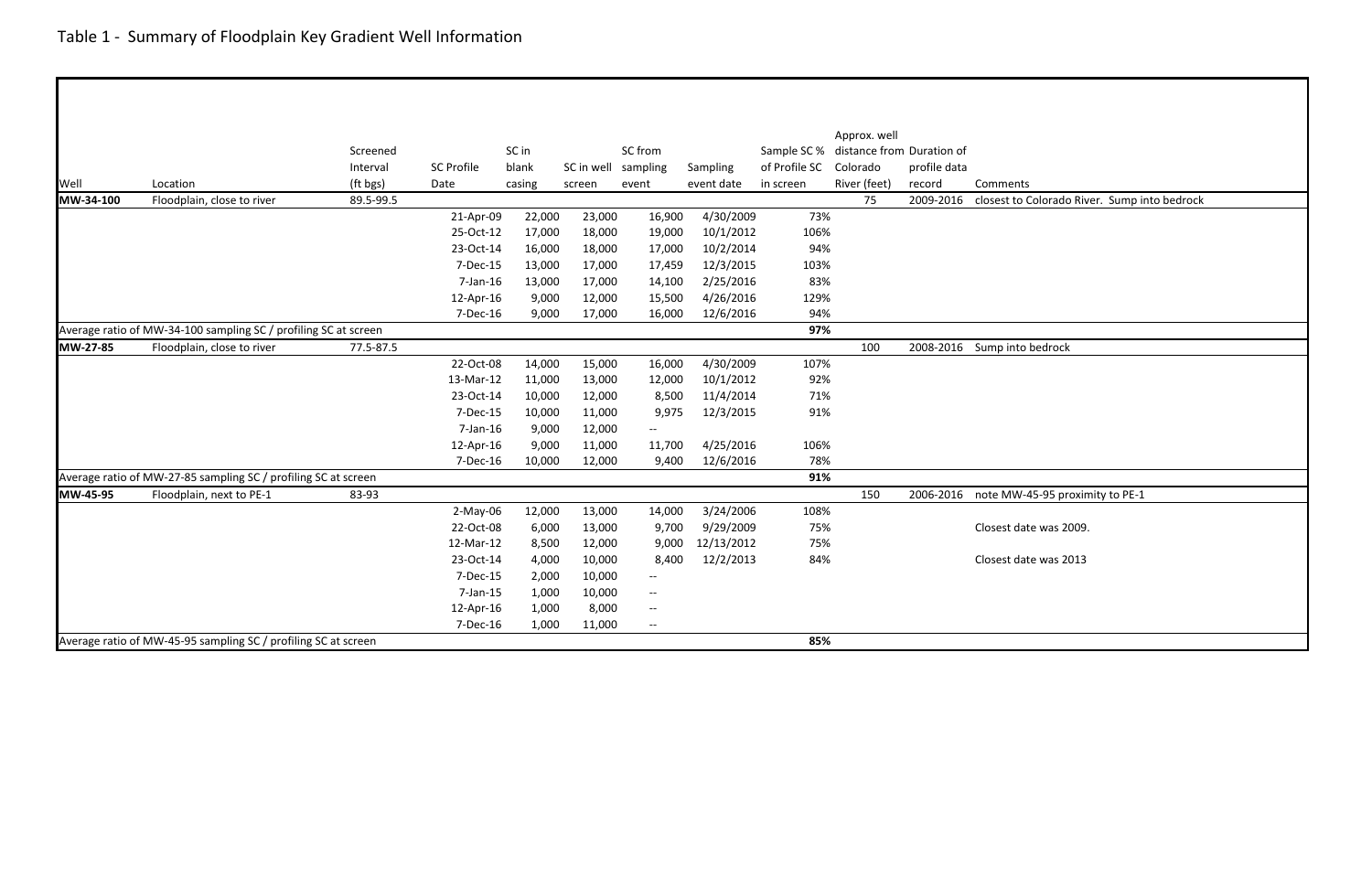|           |                                                                 |          |                   |        |            |                                   |                 |               | Approx. well |                           |            |
|-----------|-----------------------------------------------------------------|----------|-------------------|--------|------------|-----------------------------------|-----------------|---------------|--------------|---------------------------|------------|
|           |                                                                 | Screened |                   | SC in  |            | SC from                           |                 | Sample SC %   |              | distance from Duration of |            |
|           |                                                                 | Interval | <b>SC Profile</b> | blank  | SC in well | sampling                          | <b>Sampling</b> | of Profile SC | Colorado     | profile data              |            |
| Well      | Location                                                        | (ft bgs) | Date              | casing | screen     | event                             | event date      | in screen     | River (feet) | record                    | Comments   |
| MW-33-150 | mid-Floodplain                                                  | 132-152  |                   |        |            |                                   |                 |               | 250          | 2006-2016                 |            |
|           |                                                                 |          | $3-Apr-06$        | 18,000 | <b>NA</b>  | 18,300                            | 3/8/2006        | 102%          |              |                           |            |
|           |                                                                 |          | 22-Oct-08         | 18,000 | 18,000     | 17,000                            | 10/6/2008       | 94%           |              |                           |            |
|           |                                                                 |          | 13-Mar-12         | 16,000 | 16,000     | 16,000                            | 2/9/2012        | 100%          |              |                           |            |
|           |                                                                 |          | 23-Oct-14         | 16,000 | 17,000     | 14,000                            | 11/12/2014      | 82%           |              |                           |            |
|           |                                                                 |          | 7-Dec-15          | 15,000 | 18,000     | 15,737                            | 12/1/2015       | 87%           |              |                           |            |
|           |                                                                 |          | $7$ -Jan-16       | 15,000 | 17,000     | $-\!$ $\!-$                       |                 |               |              |                           |            |
|           |                                                                 |          | 12-Apr-16         | 14,000 | 15,000     | 16,900                            | 4/26/2016       | 113%          |              |                           |            |
|           |                                                                 |          | 7-Dec-16          | 16,000 | 18,000     | 15,000                            | 12/8/2016       | 83%           |              |                           |            |
|           | Average ratio of MW-33-150 sampling SC / profiling SC at screen |          |                   |        |            |                                   |                 | 95%           |              |                           |            |
| MW-31-135 | Floodplain landward edge                                        | 113-133  |                   |        |            |                                   |                 |               | 500          | 2008-2016                 | most dista |
|           |                                                                 |          | 22-Oct-08         | 11,000 | 12,000     | 11,000                            | 10/6/2008       | 92%           |              |                           |            |
|           |                                                                 |          | 13-Mar-12         | 10,000 | 11,000     | 12,000                            | 11/15/2012      | 109%          |              |                           |            |
|           |                                                                 |          | 23-Oct-14         | 10,000 | 12,000     | 10,000                            | 11/5/2014       | 83%           |              |                           |            |
|           |                                                                 |          | 7-Dec-15          | 10,000 | 11,000     | 12,693                            | 12/7/2015       | 115%          |              |                           |            |
|           |                                                                 |          | $7$ -Jan-16       | 10,000 | 11,000     | $\hspace{0.05cm} \dashrightarrow$ |                 |               |              |                           |            |
|           |                                                                 |          | 12-Apr-16         | 9,000  | 12,000     | $-\!$                             |                 |               |              |                           |            |
|           |                                                                 |          | 7-Dec-16          | 10,000 | 12,000     | 11,000                            | 12/9/2016       | 92%           |              |                           |            |
|           | Average ratio of MW-31-135 sampling SC / profiling SC at screen |          |                   |        |            |                                   |                 | 98%           |              |                           |            |

distant from Colorado River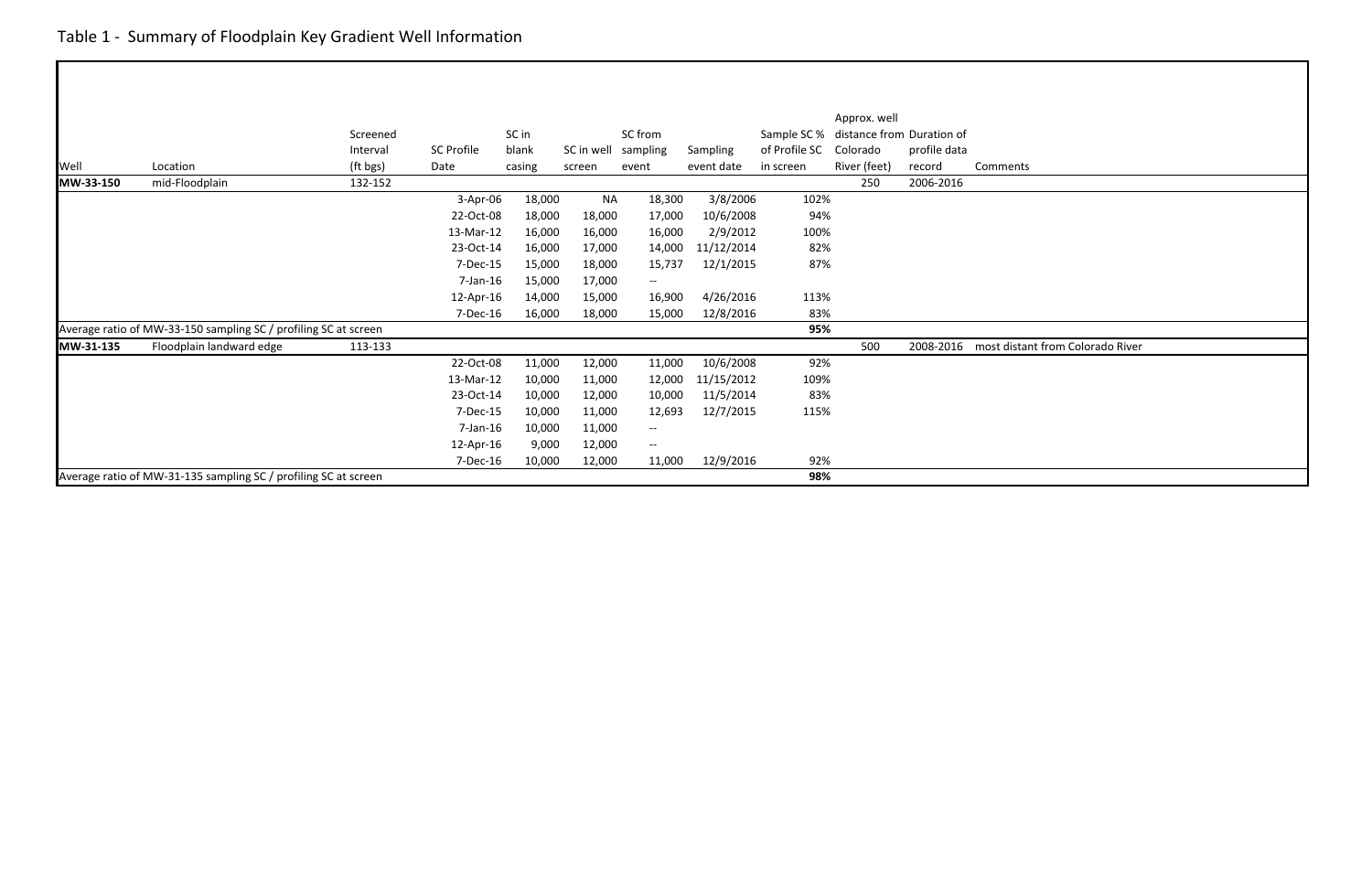#### DRAFT TECHNICAL MEMORANDUM



## Attachments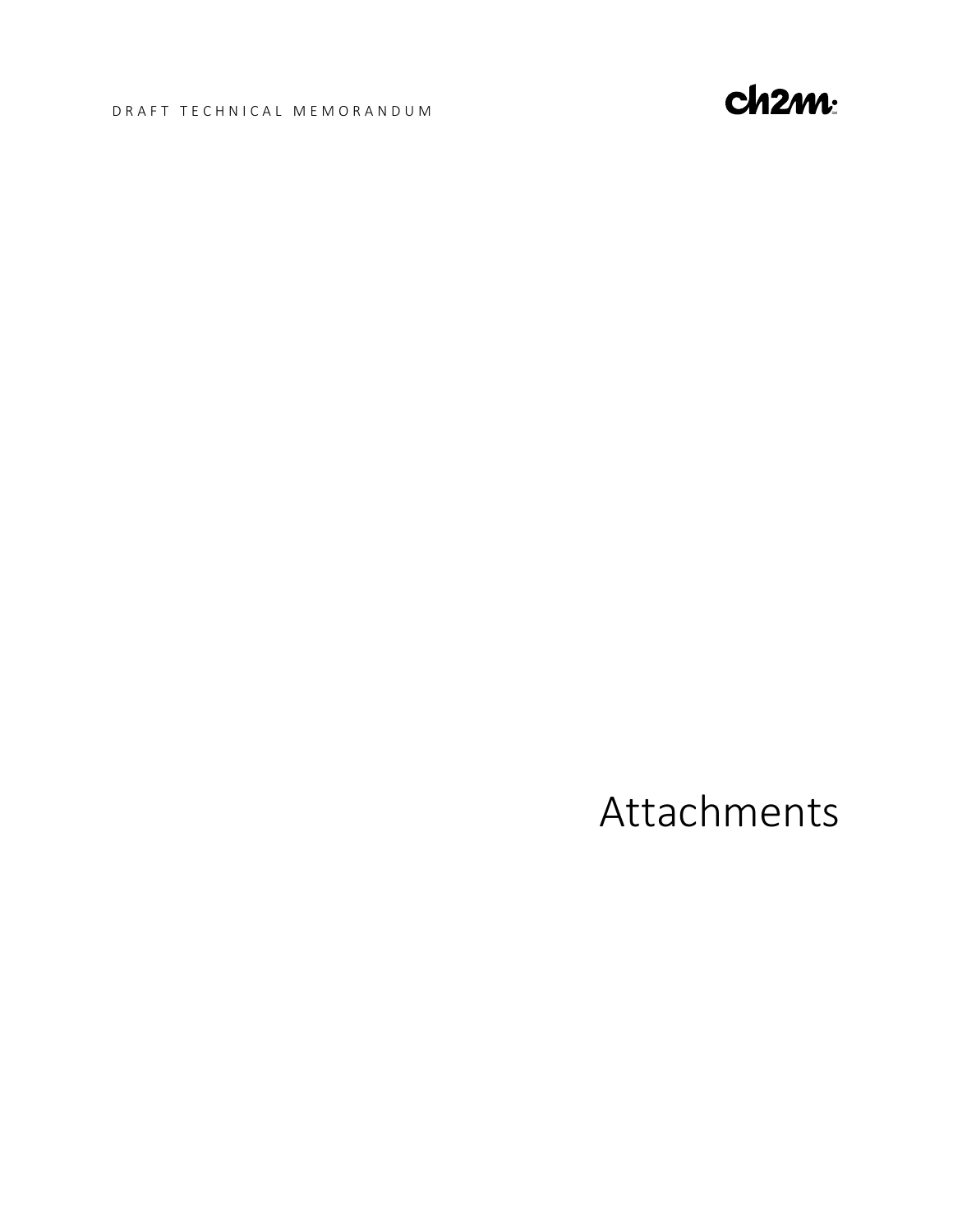RESPONSE TO DTSC WELL SALINITY STRATIFICATION MEMORANDUM DATED MARCH 13, 2017 PG&E TOPOCK COMPRESSOR STATION

# Attachment 1 Conductivity Profiles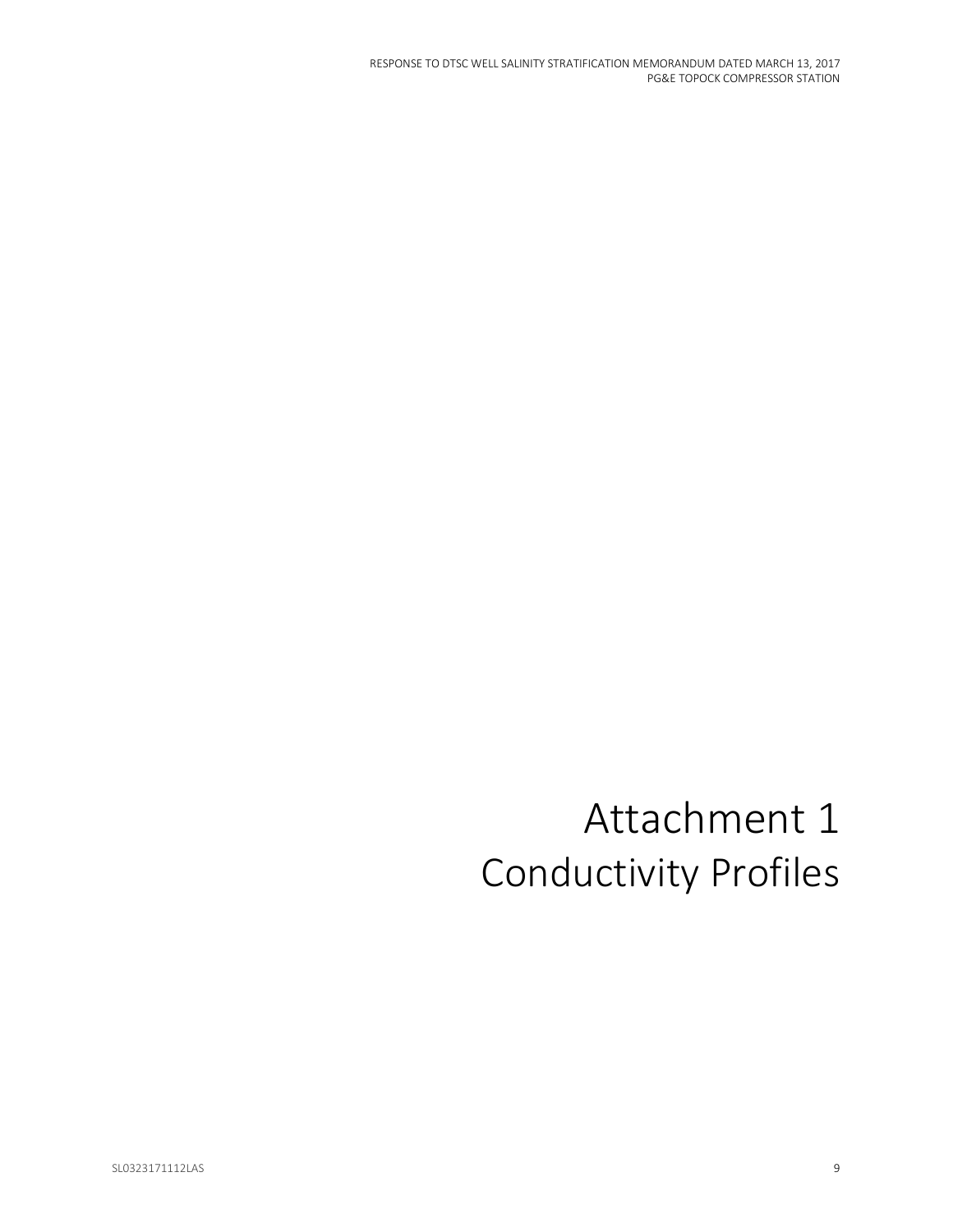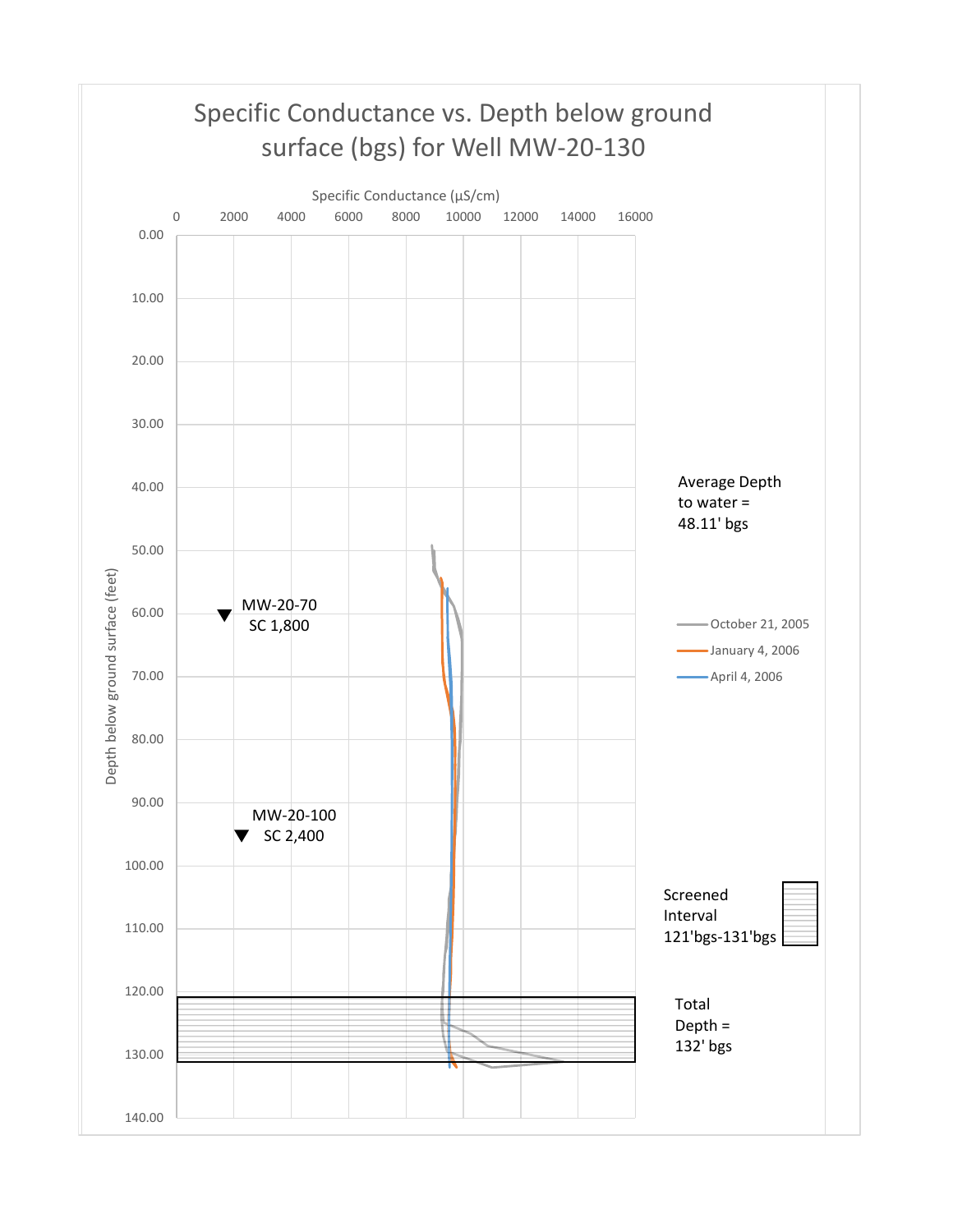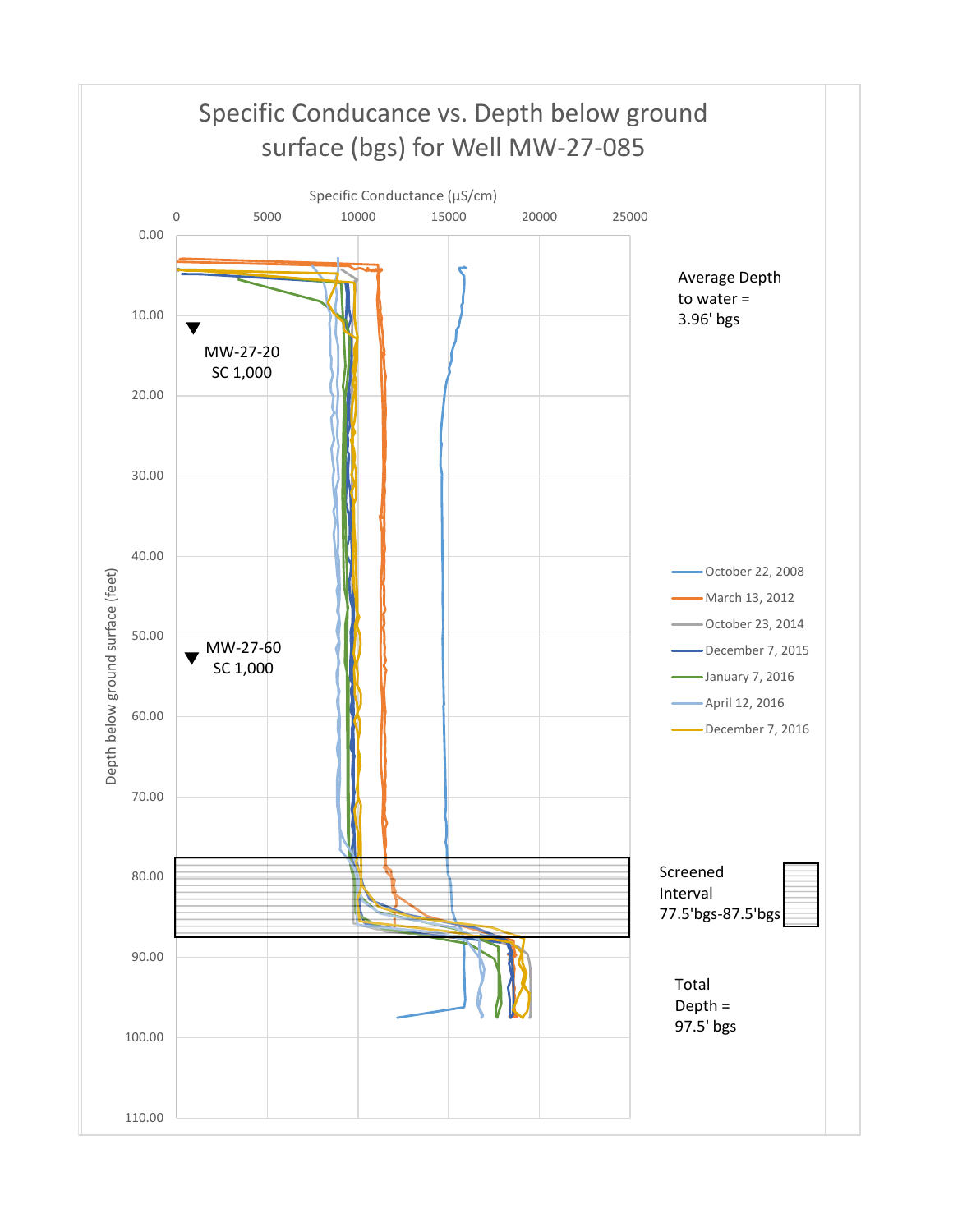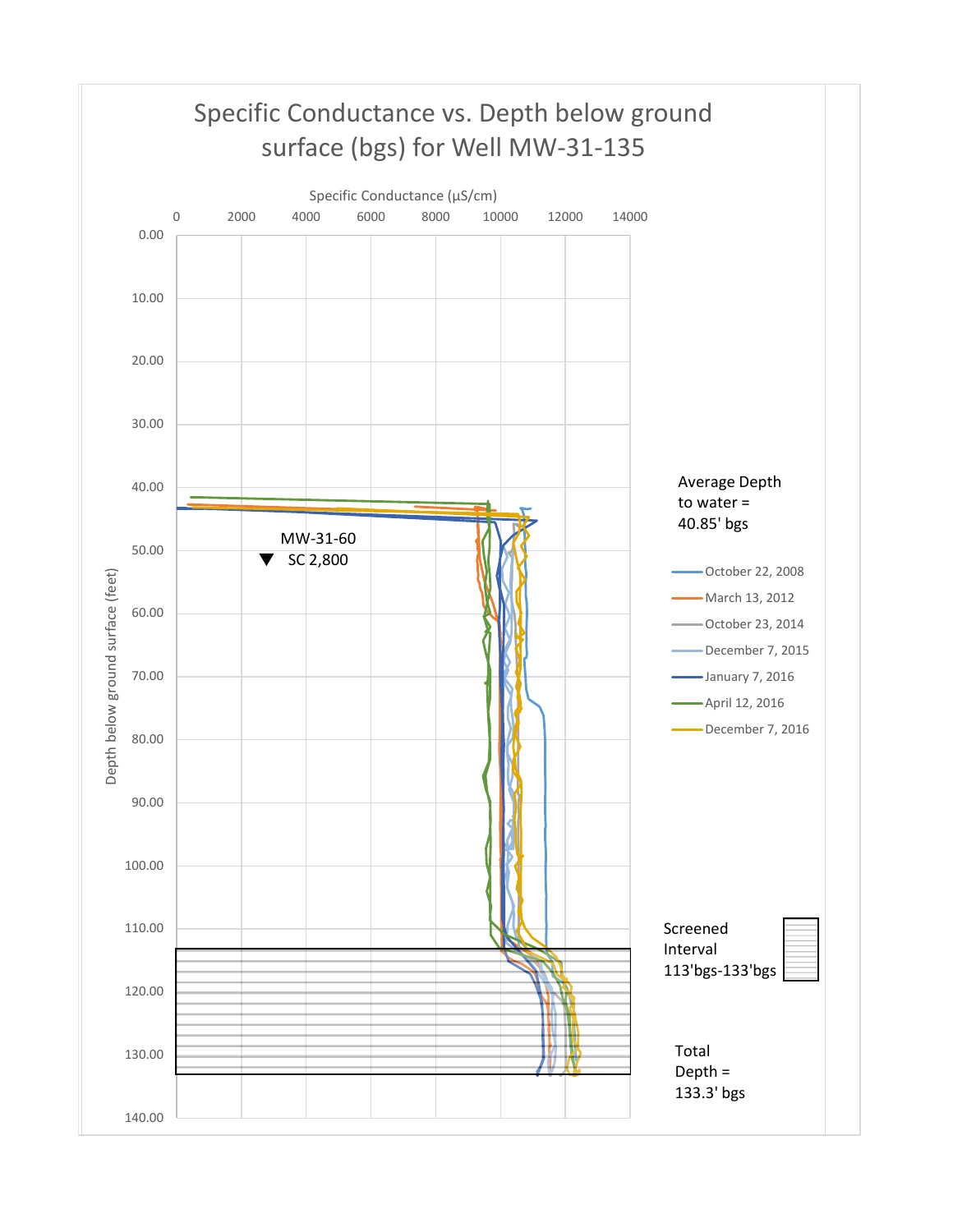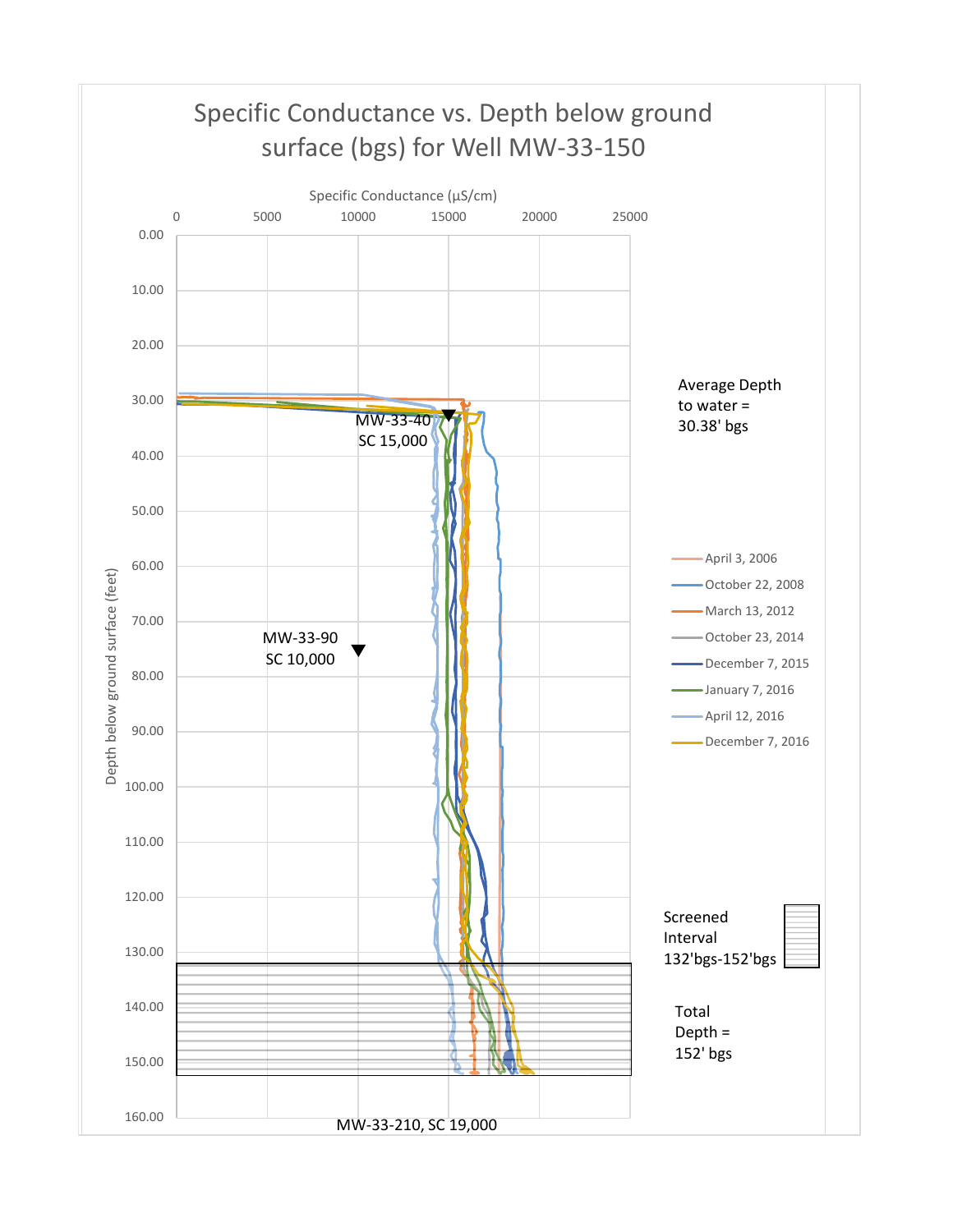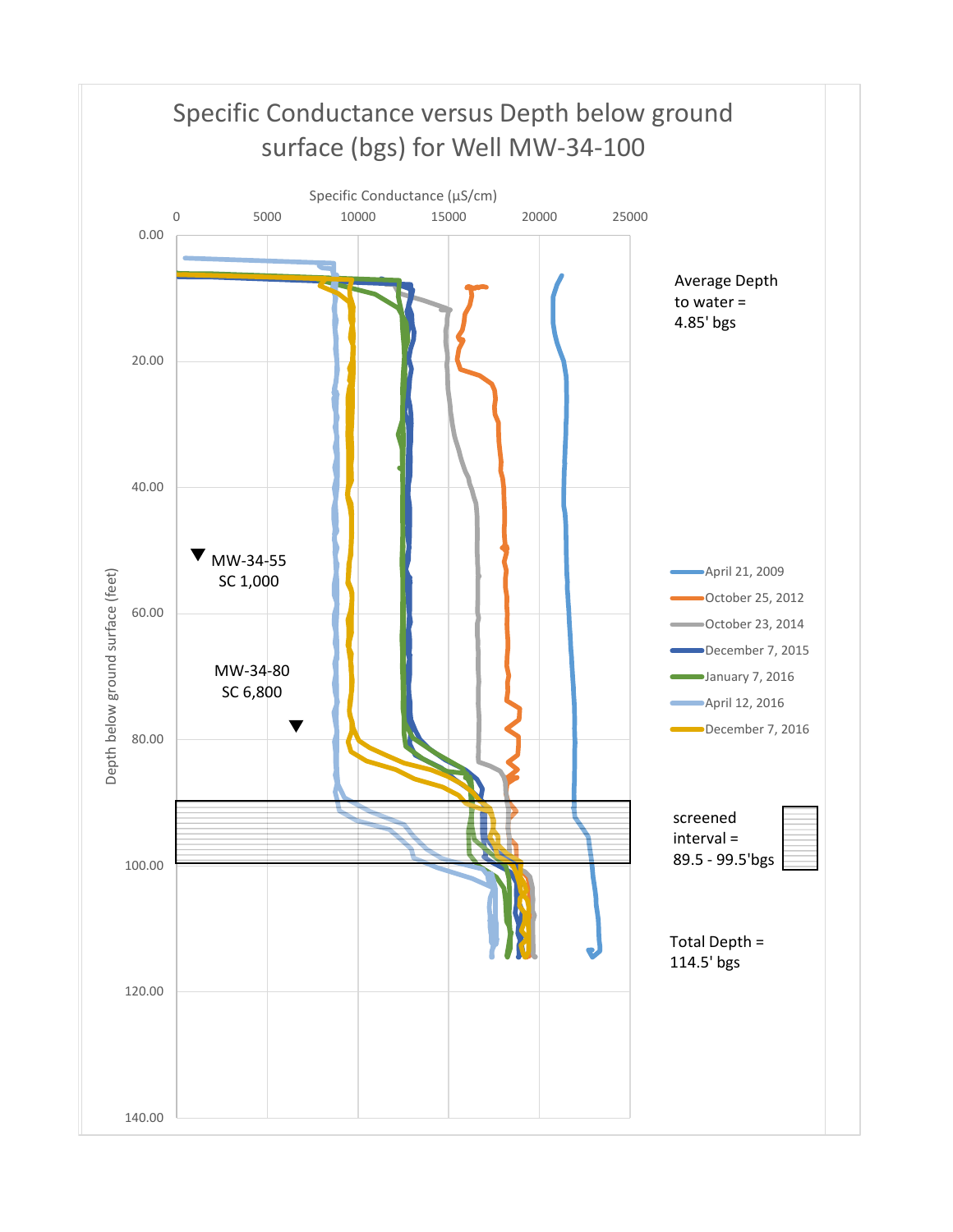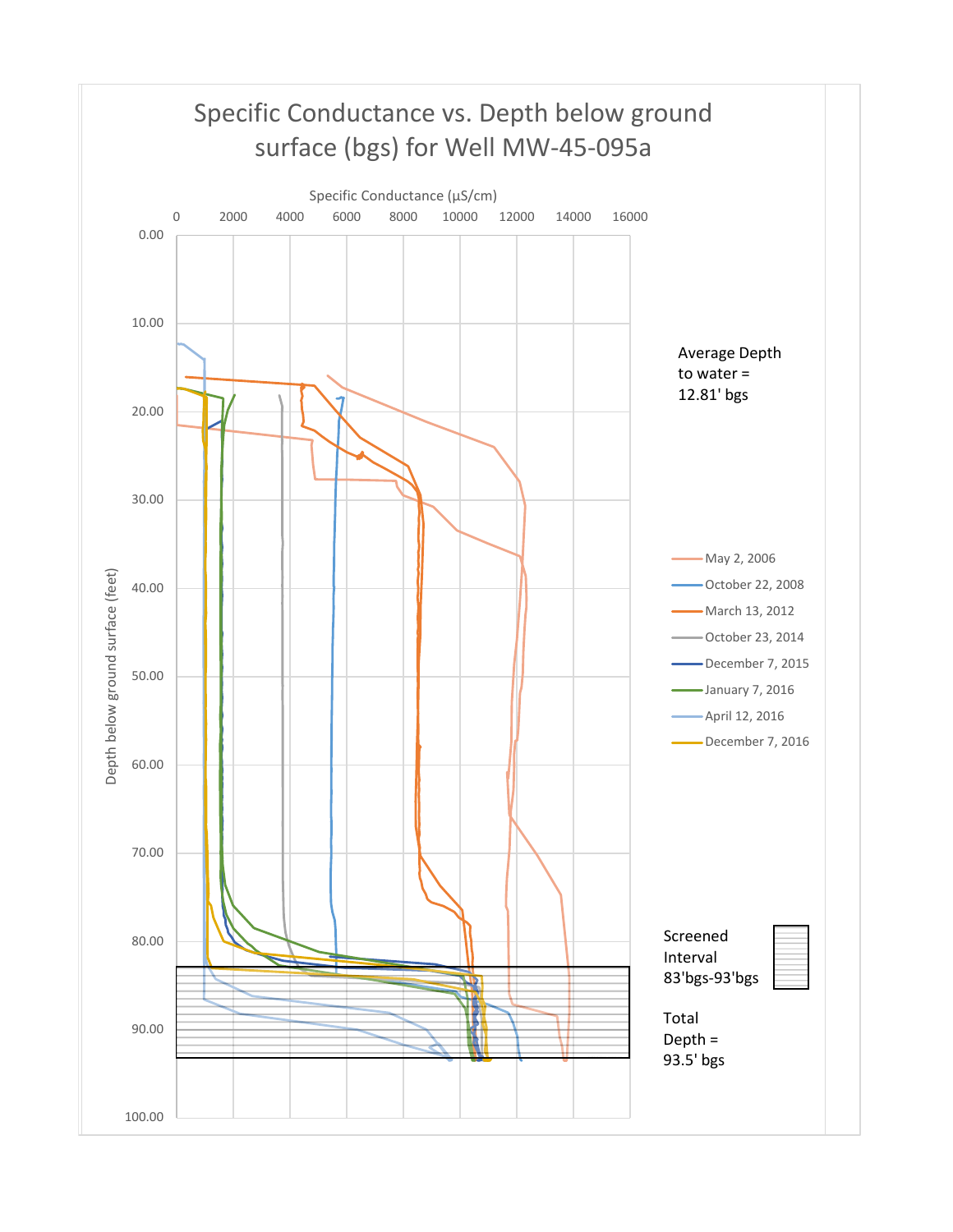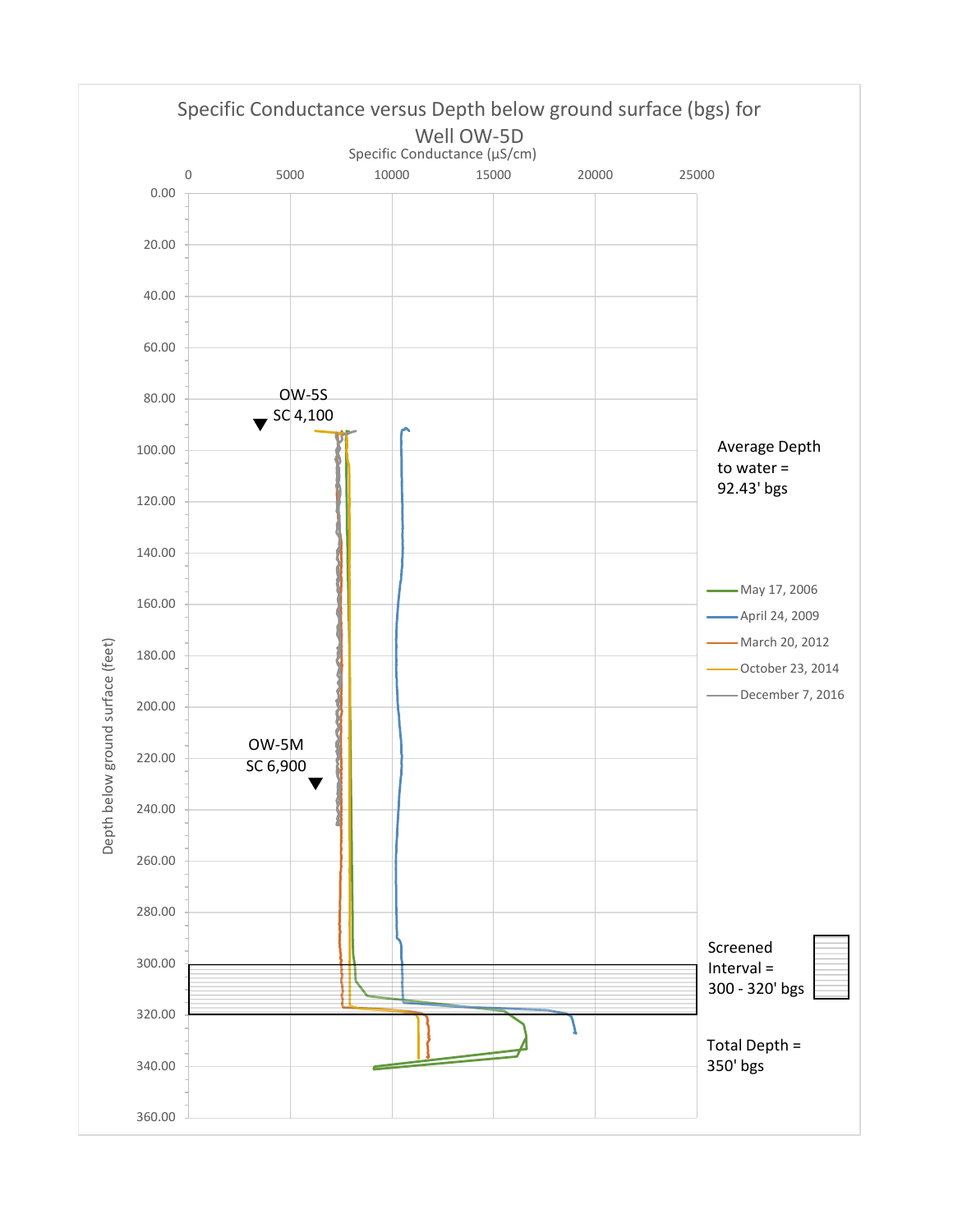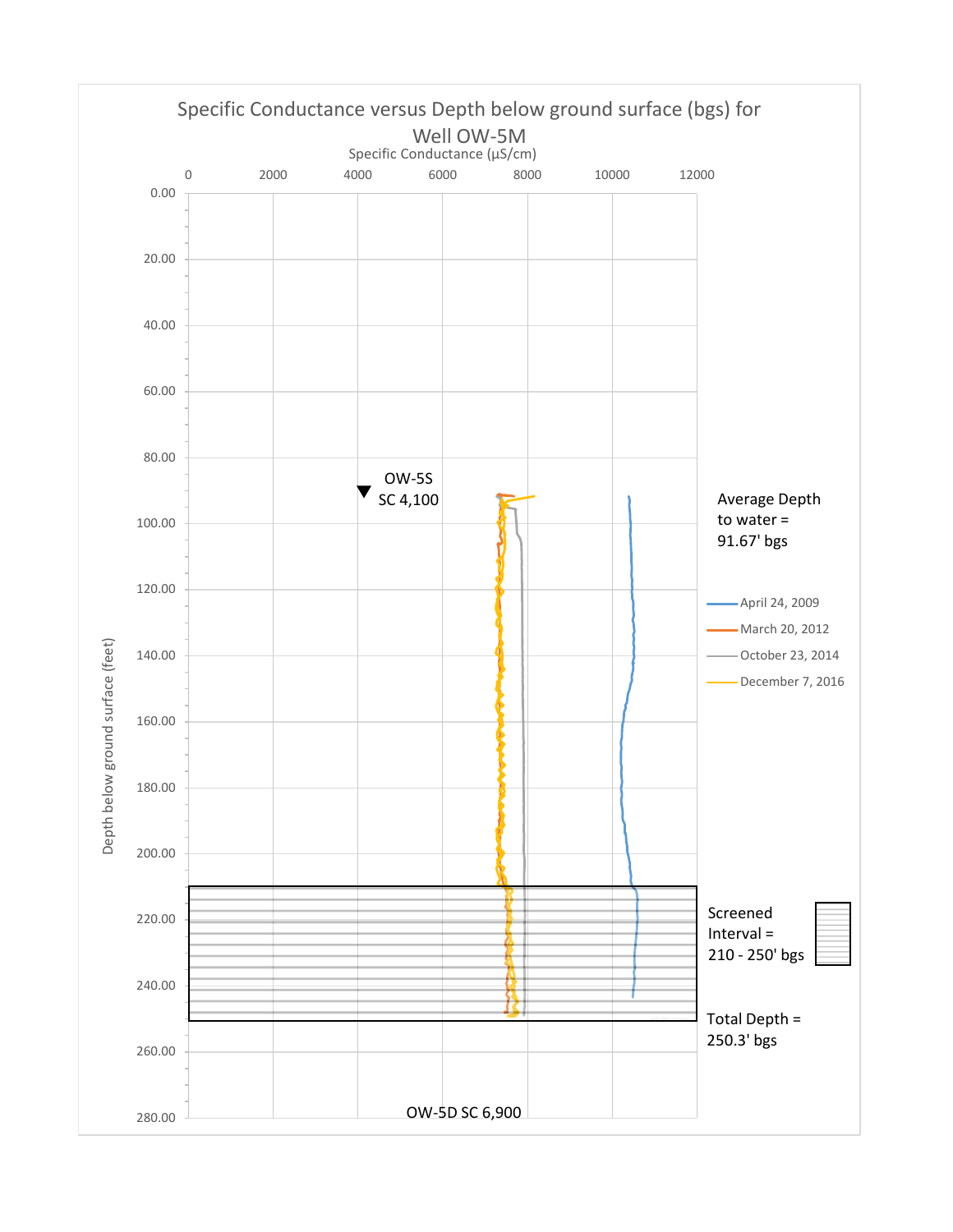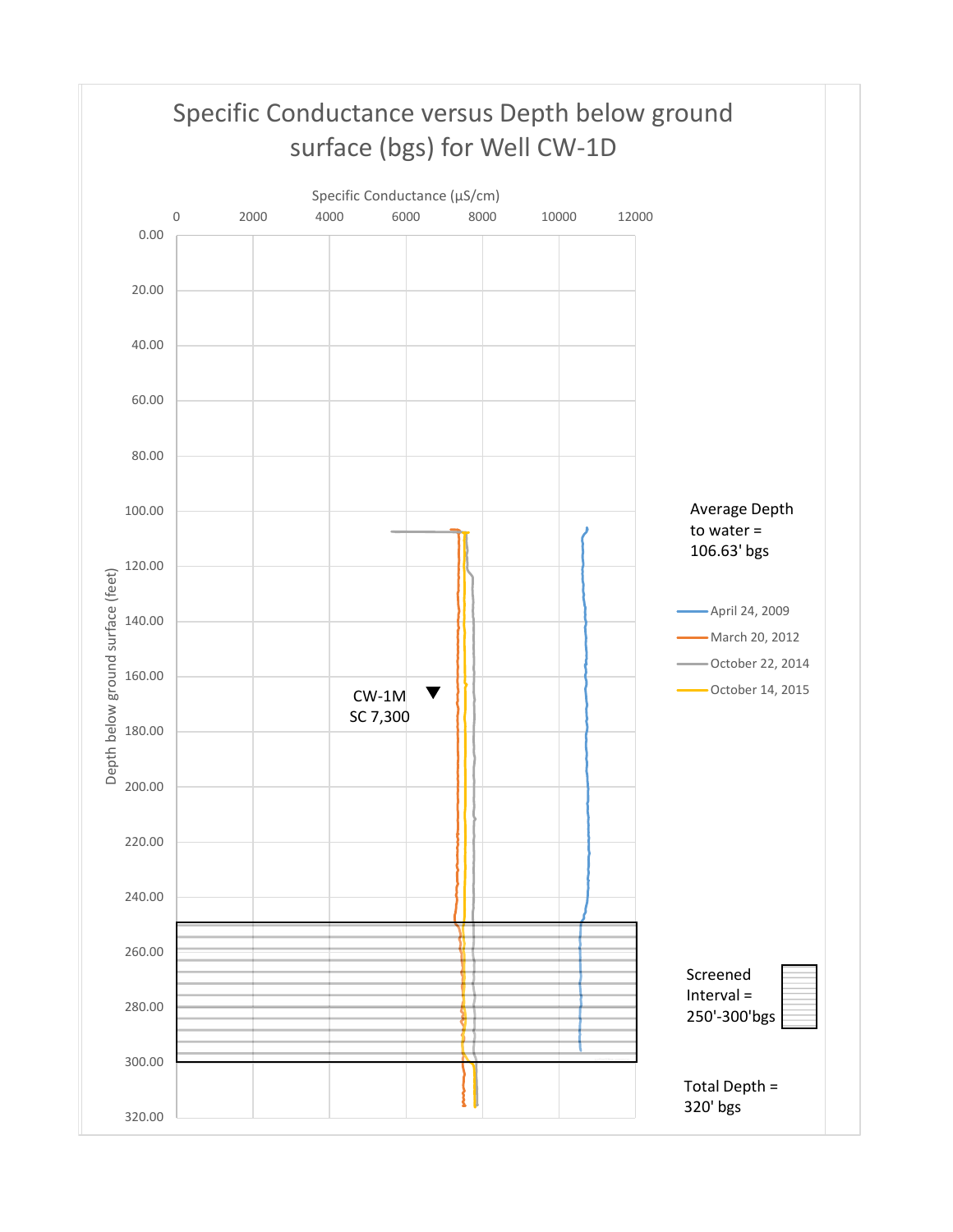# Attachment 2 Chromium Trend Plots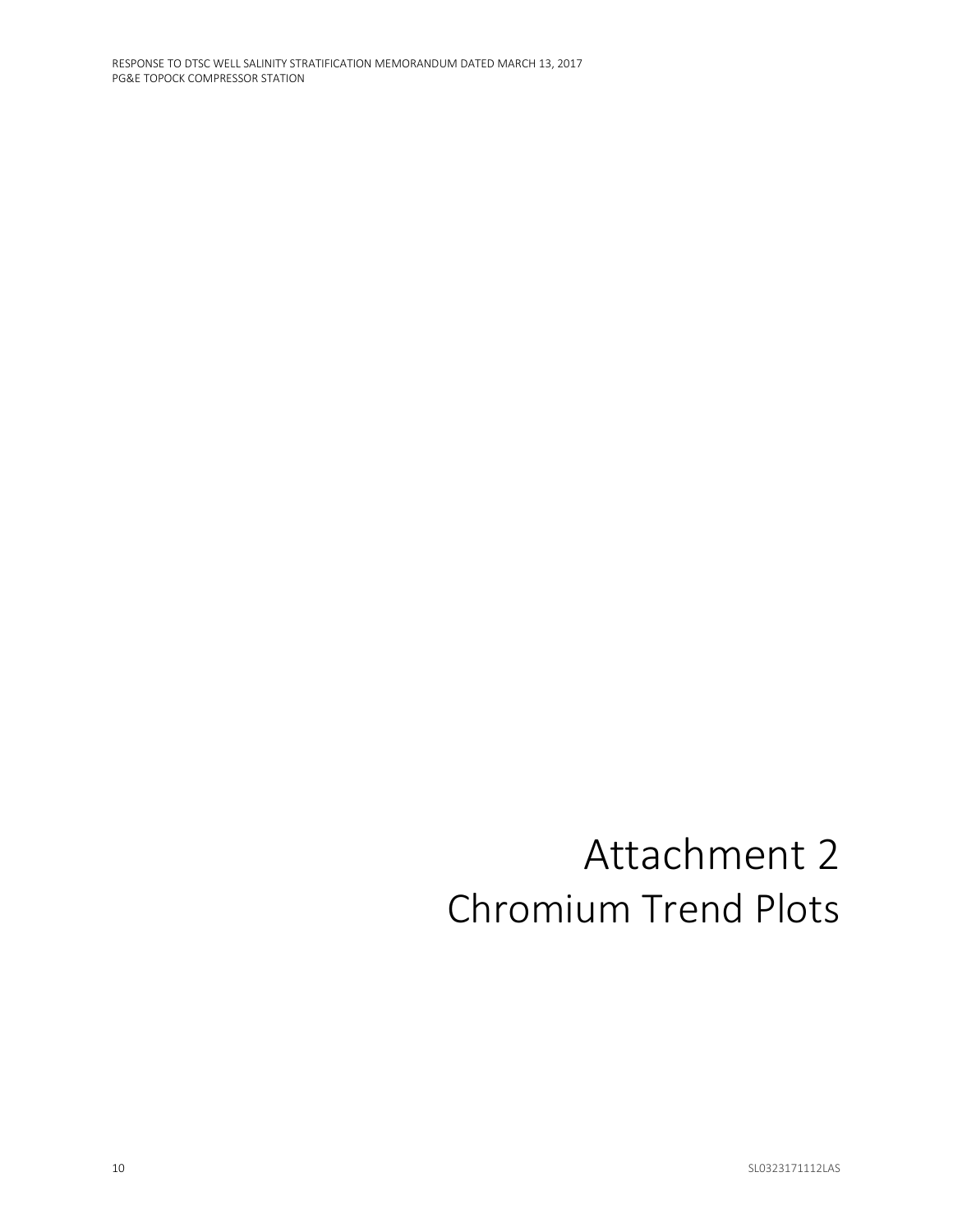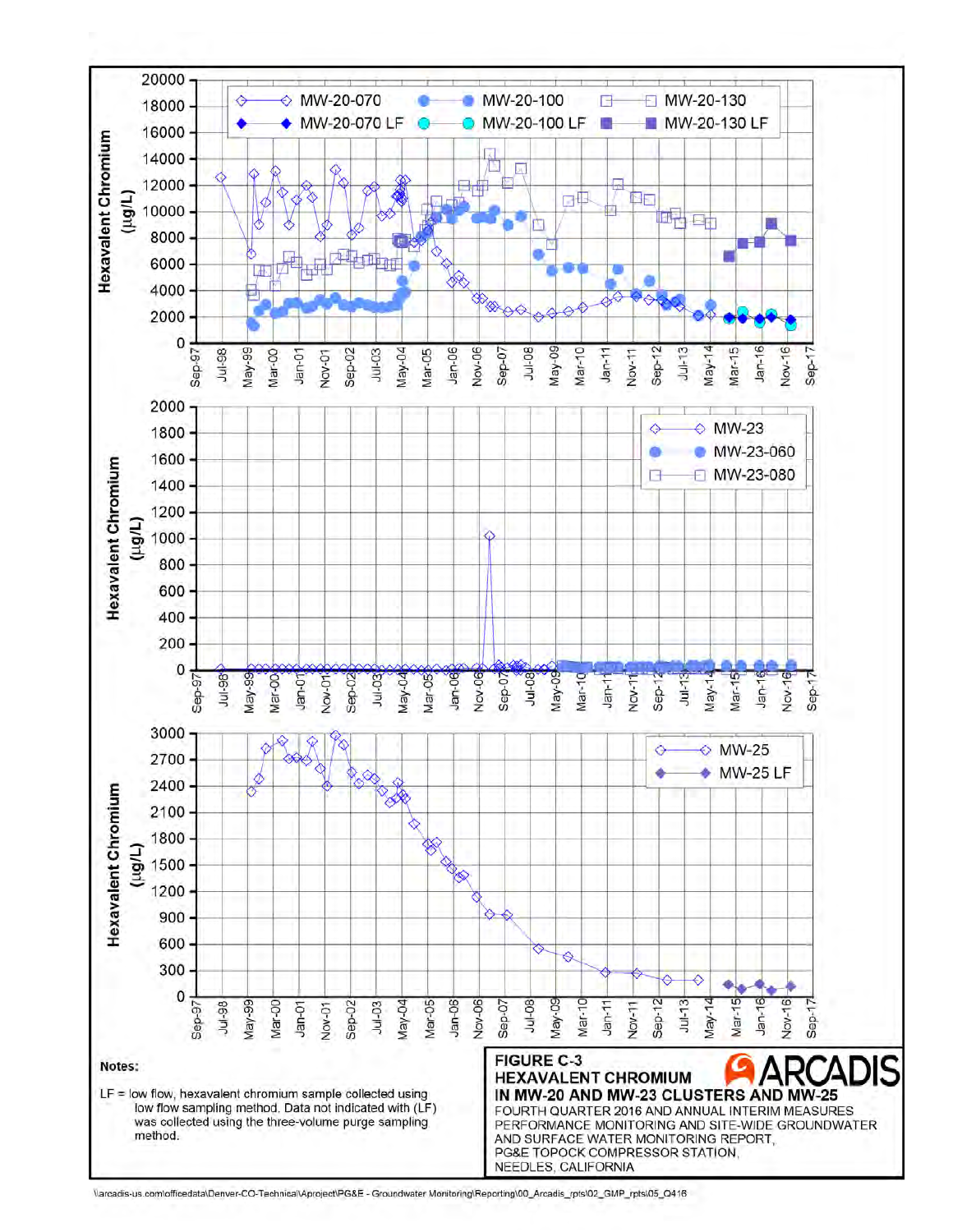

Narcadis-us.com\officedata\Denver-CO-Technical\Aproject\PG&E - Groundwater Monitoring\Reporting\00\_Arcadis\_rpts\02\_GMP\_rpts\05\_Q416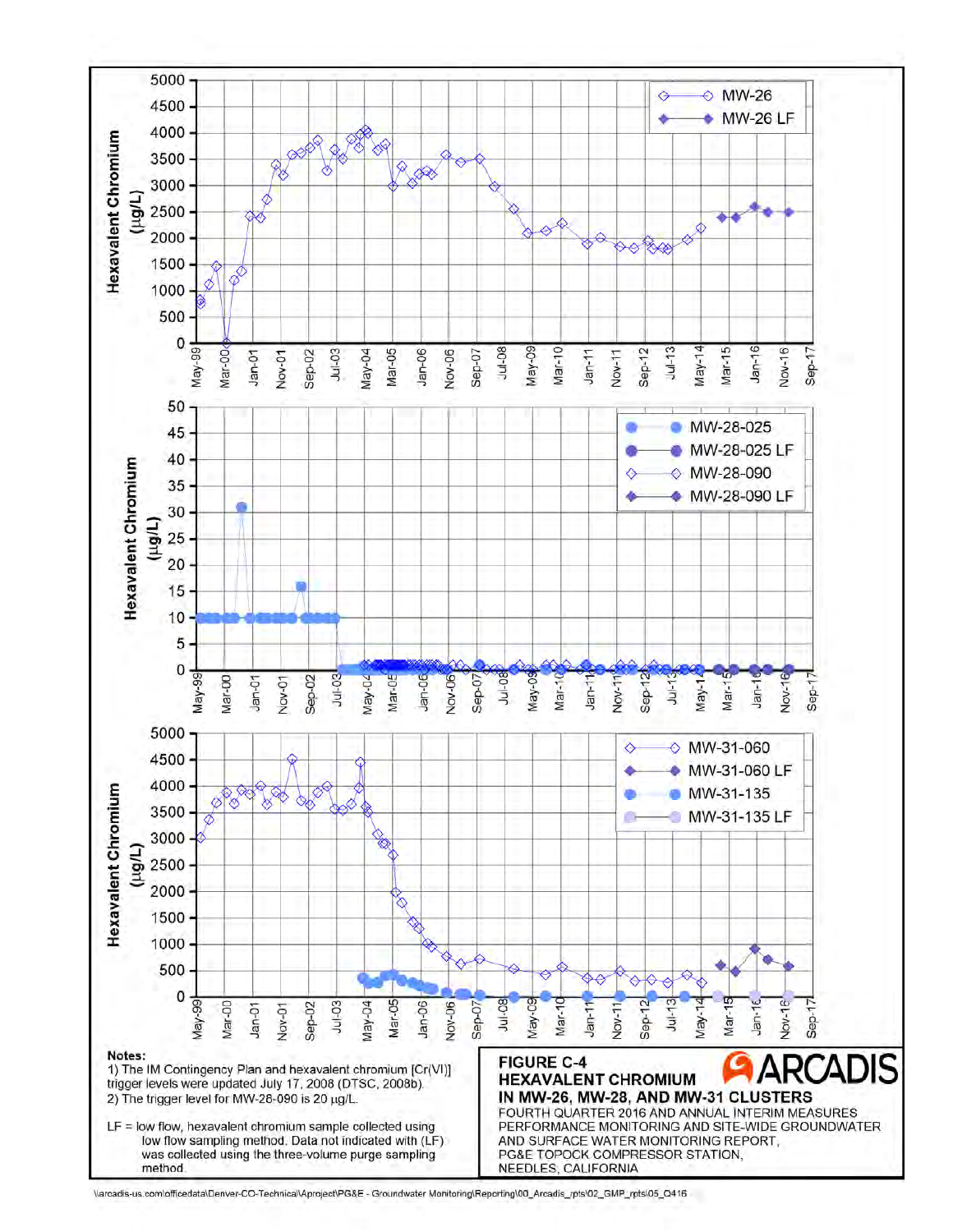

Narcadis-us.com\officedata\Denver-CO-Technical\Aproject\PG&E - Groundwater Monitoring\Reporting\00\_Arcadis\_rpts\02\_GMP\_rpts\05\_Q416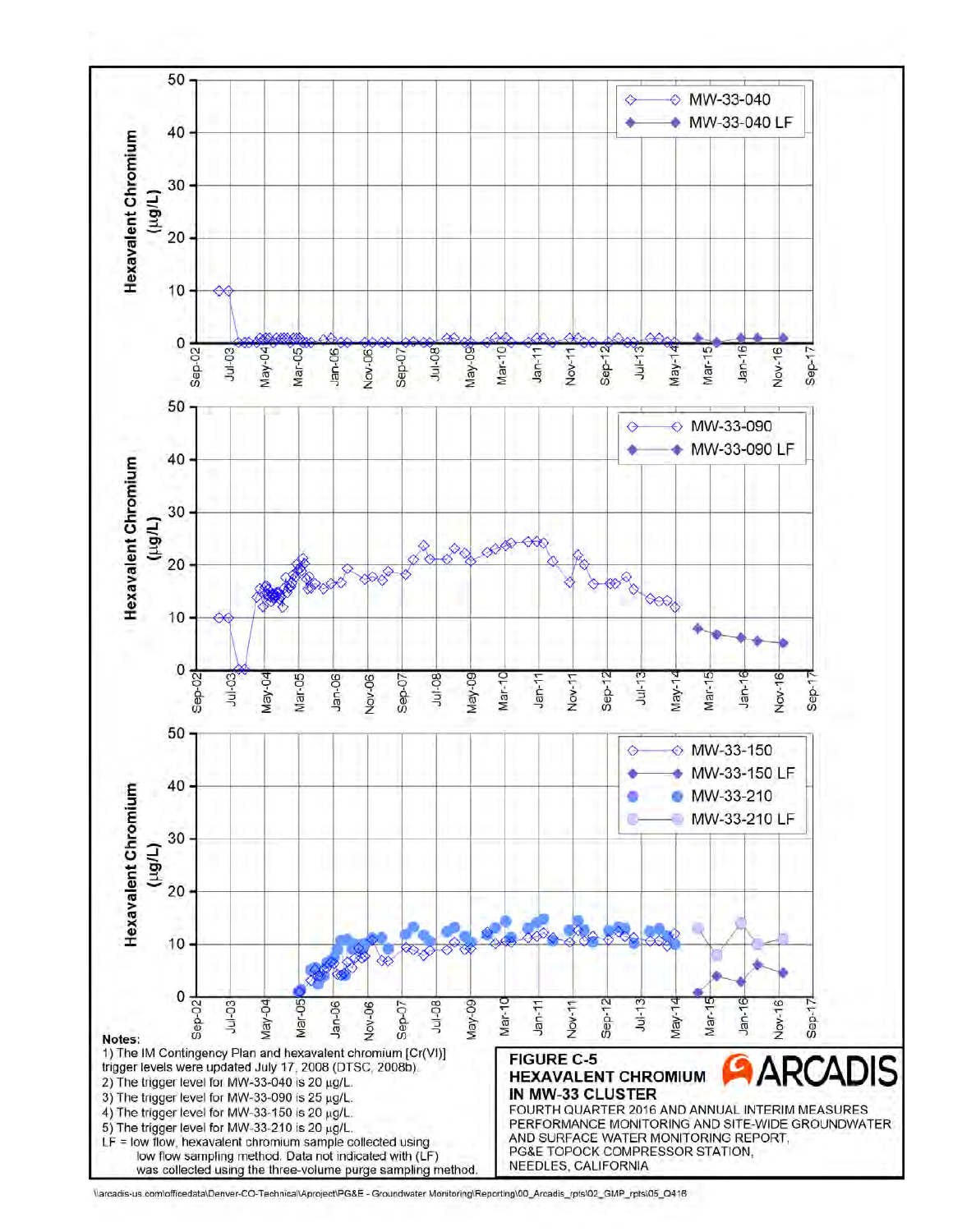

<sup>\\</sup>arcadis-us.com\officedata\Denver-CO-Technical\Aproject\PG&E - Groundwater Monitoring\Reporting\00\_Arcadis\_rpts\02\_GMP\_rpts\05\_Q416.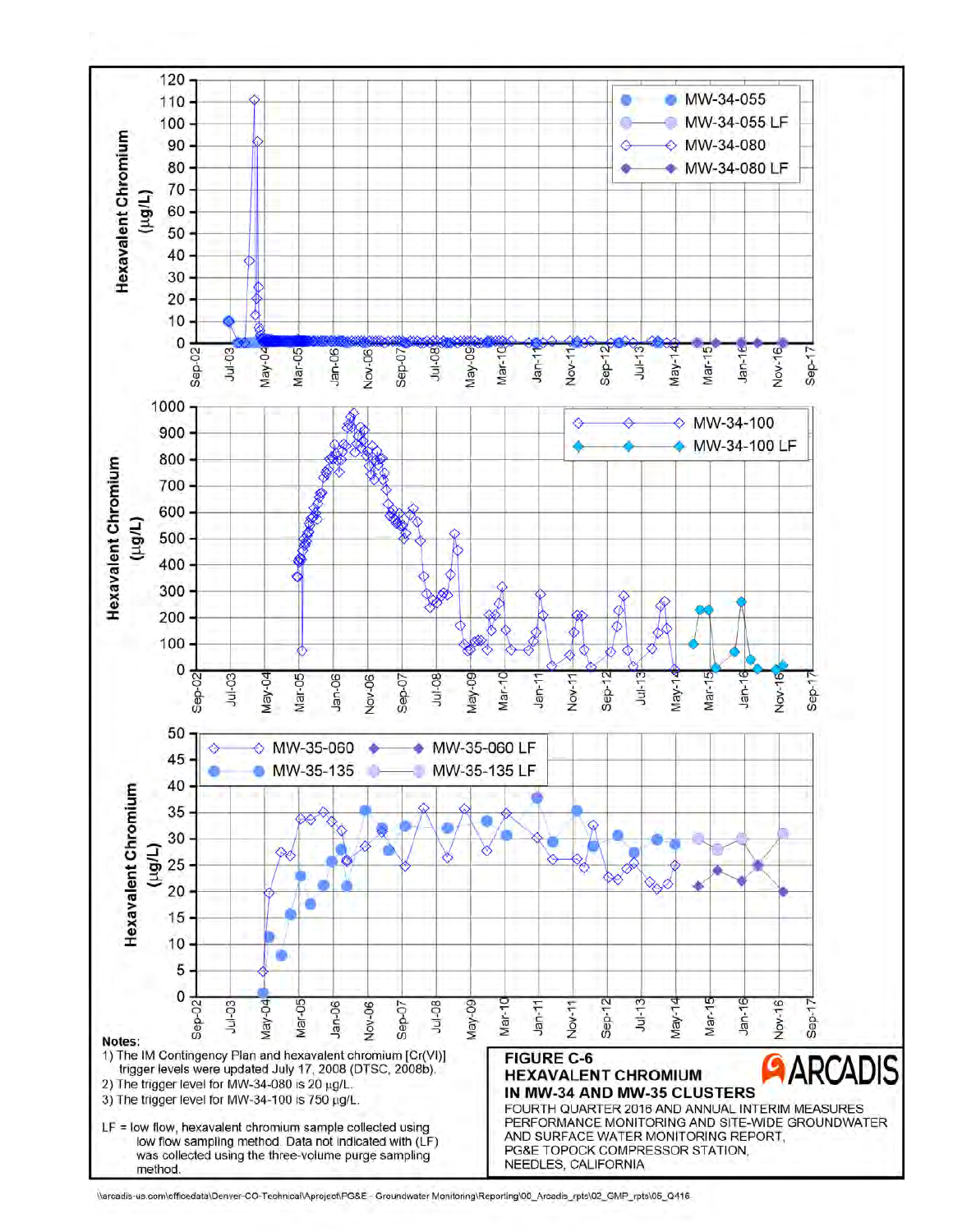RESPONSE TO DTSC WELL SALINITY STRATIFICATION MEMORANDUM DATED MARCH 13, 2017 PG&E TOPOCK COMPRESSOR STATION

# Attachment 3 SOP-A18, Purging and Sampling of Groundwater Monitoring Wells, Minimal Drawdown Procedure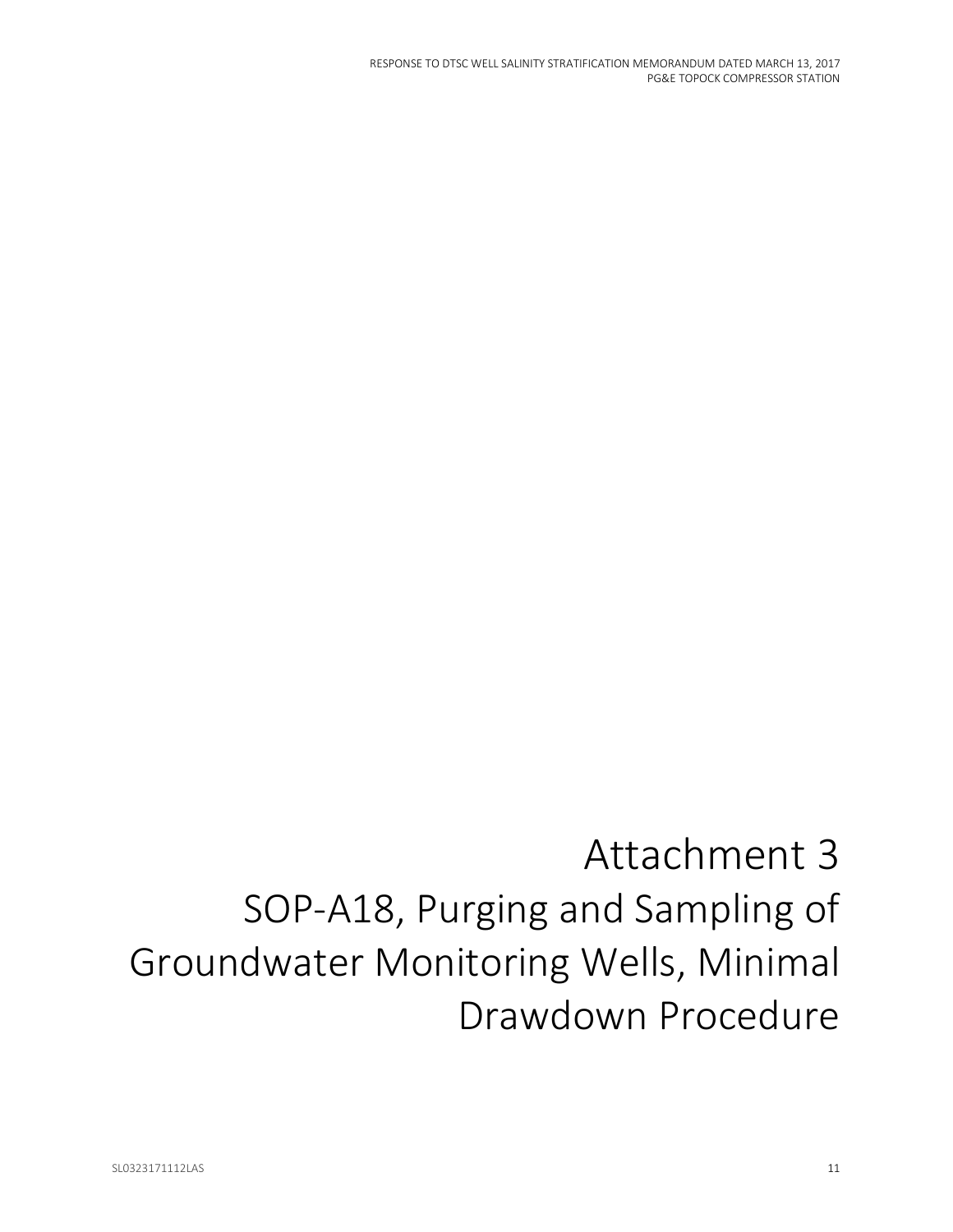#### **SOP-A18**

#### **Purging and Sampling of Groundwater Monitoring Wells Minimal Drawdown Method Standard Operating Procedures for PG&E Topock Program**

This standard operating procedure (SOP) addresses the procedures and equipment to be used for purging and sampling all groundwater monitoring wells approved for the minimal drawdown sampling approach. This SOP will be used for sampling groundwater monitoring wells using an adjustable rate, positive displacement pump.

#### **REQUIRED DOCUMENTS:**

- Event-specific planned sample table (PST).
- Applicable project work plan or monitoring plan. Refer to the Topock Program Sampling, Analysis, and Field Procedures Manual (Procedures Manual).
- Construction/Remedial Action Work Plan (C/RAWP) during the construction phase.
- Operation and Maintenance (O&M) Manual, and Quality Assurance Project Plan (QAPP) (Appendix B of the O&M Manual Volume 2, Sampling and Monitoring Plan) as required during the O&M phase.
- Topock Program Health and Safety Plan (HSP)
- Applicable SOPs may include:
	- SOP-A1, *Purging and Sampling of Groundwater Monitoring Wells, Well-Volume Method*
	- SOP-A2, *Purging and Sampling of 1-inch Diameter Groundwater Monitoring Wells, Modified Well-Volume Method*
	- SOP-A3, *Purging and Sampling of Active and Inactive Water Supply Wells*
	- SOP-A4, *Depth-Specific River Water Sampling*
	- SOP-A5, *Groundwater Sampling from Sonic Drilling Boreholes*
	- SOP-A6, *Field Filtration*
	- SOP-A7, *Water Level Measurements*
	- SOP-A8, *Field Water Quality Measurements Using a Flow-through Cell*
	- SOP-A9, *Calibration of Field Instruments*
	- SOP-A10, *Decontamination of Water Sampling Equipment*
	- SOP-A11, *Total Depth Measurements*
	- SOP-A12, *Field Water Quality Measurements for Grab Samples*
	- SOP-A13, *Spill Prevention, Containment, and Control Measures for Monitoring Well Sampling*
	- SOP-A14, *Pore Water Sampling*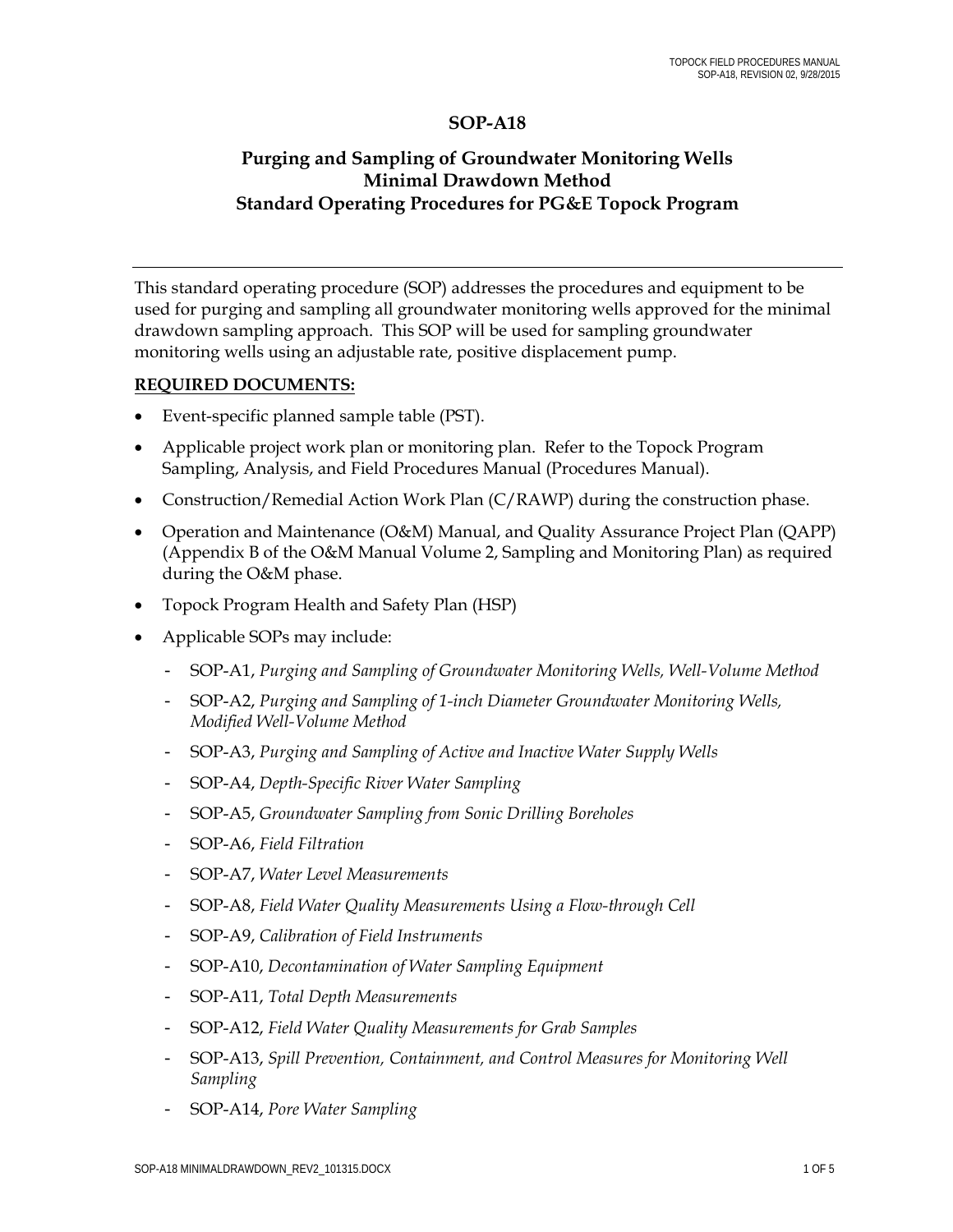- SOP-A16, *Access Routes*
- SOP-A19, *Sampling of Groundwater Monitoring Wells, Hydrasleeve No Purge Method*
- SOP-A23, *Sample Handling and Custody*
- SOP-C1, *Solinst Pressure Transducers*
- Well construction logs/specifications
- Mobile Integrated Sample Tracking (MIST) handheld database
- Previous sampling logs or tabular historic field data tables
- Current site access map
- Blank sampling logs, maps, sample labels, chains of custody (COC's), and the designated groundwater sampling field notebook

#### **REQUIRED EQUIPMENT:**

- 2 or more (i.e. one is backup) WQ instruments with flow through cells, or equivalent.
- Hach 2100P turbidimeter or equivalent.
- 200 foot (or longer as needed) water level indicator (WLI).
- Trimble Rugged Reader hand held instrument for MIST data collection.
- Two, 200 gallon capacity purge tanks.
- Utility vehicles (UTVs) as necessary.
- Honda 2000 watt generator or alternate power source.
- Adjustable-rate, positive-displacement pump
- Sample containers, cooler and ice

#### **PREPARATION & SETUP:**

- Review event-specific PST or event-specific field instructions, previous sampling logs, Procedures Manual, O&M Manual, HSP, and groundwater sampling supplies and equipment check list. (NOTE: the PST should also be reviewed for required "nonanalytical event activities" such as water level measurements or other data collection that is planned in association with the groundwater sampling event).
- Acquire the existing field logbook for groundwater sampling and initiate entries.
- Inspect all equipment and verify that the field water quality (WQ) meters have been calibrated prior to use according to the manufacturer's instructions and SOP-A9, *Calibration of Field Instruments*.
- Inventory sample bottles, build sample sets for the required analytes at each sample location, ensure a sufficient supply of lab de-ionized water for equipment blanks, and confirm the lab courier schedule.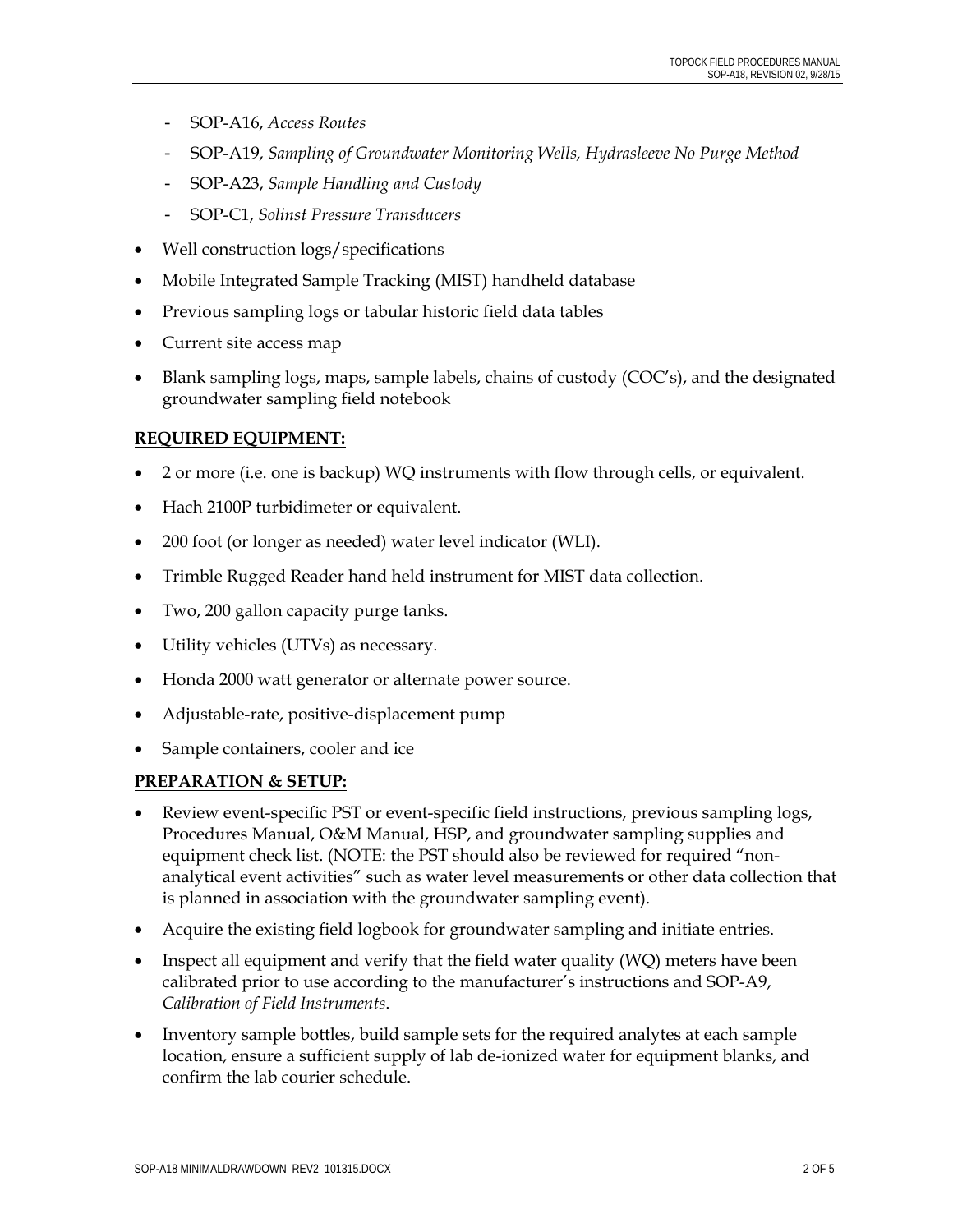Field-check sampling equipment and supplies: water level indicator (WLI), WQ meters, flow-through cell, pump controller, power supply, pump discharge/sampling tubing, Ndex gloves, deionized water sprayers, 5 gallon buckets, paper towels, 0.45 micron in-line filters, etc.

#### **FIELD PROCEDURES:**

- **Prior to opening any monitor well, remove all pens, lighters, calculators, or any other loose items from vest pockets, or from any other location where they could fall into the well.**
- Upon arrival at the monitoring well, at least 2 members of the sampling team must confirm the well ID. Wells should be clearly marked on the well monument. If the well cannot be positively identified by the marking, measure total depth of the well and compare to the well installation details to confirm the correct location. Report worn or unclear well markings to the on-site field coordinator.
- Place spill containment according to SOP-A13 *Spill Prevention, Containment, and Control Measures for Monitoring Well Development, Purging, and Sampling.*
- If using a transient pump, collect an "EB", equipment blank, *prior to pump installation* if necessary according to the PST.
- Open the protective casing lid and, *prior to moving it*, note the exact configuration of the transducer installation if present. Measure static WL according to SOP-A7, *Water level Measurements,* moving the transducer if necessary, and record WL value in MIST and on the sampling log.
- If the well is equipped with a transducer and does not have a dedicated pump installed, remove the transducer from the well according to SOP-C1, *Solinst Pressure Transducers*.
- If the well does not have a dedicated pump installed, but does have dedicated sample tubing, attach the dedicated tubing to the appropriate pump and install decontaminated pump at the same intake/sampling depth as used in prior events. There is a marking on the purge tubing which corresponds with the monitor well top of casing (TOC) to facilitate this requirement. Purge and sample the well as described below.
- If the well does not have a dedicated pump *or* tubing, or has not been previously sampled, use new low-density polyethylene tubing and install the pump with the intake at approximately the midpoint of the well screen. Purge and sample the well as described below.
- If the well *does* have a dedicated pumping system, connect the discharge tubing and purge and sample the well as described below.
- Collect daily equipment blanks and duplicate samples as required by the PST and instructed by the field team leader.

#### **PURGING AND SAMPLING PROCEDURES:**

 Install the pump in the well. Slowly lower the pump (with the attached tubing and safety line) into the well to the desired depth. The pump will be set near the middle of the well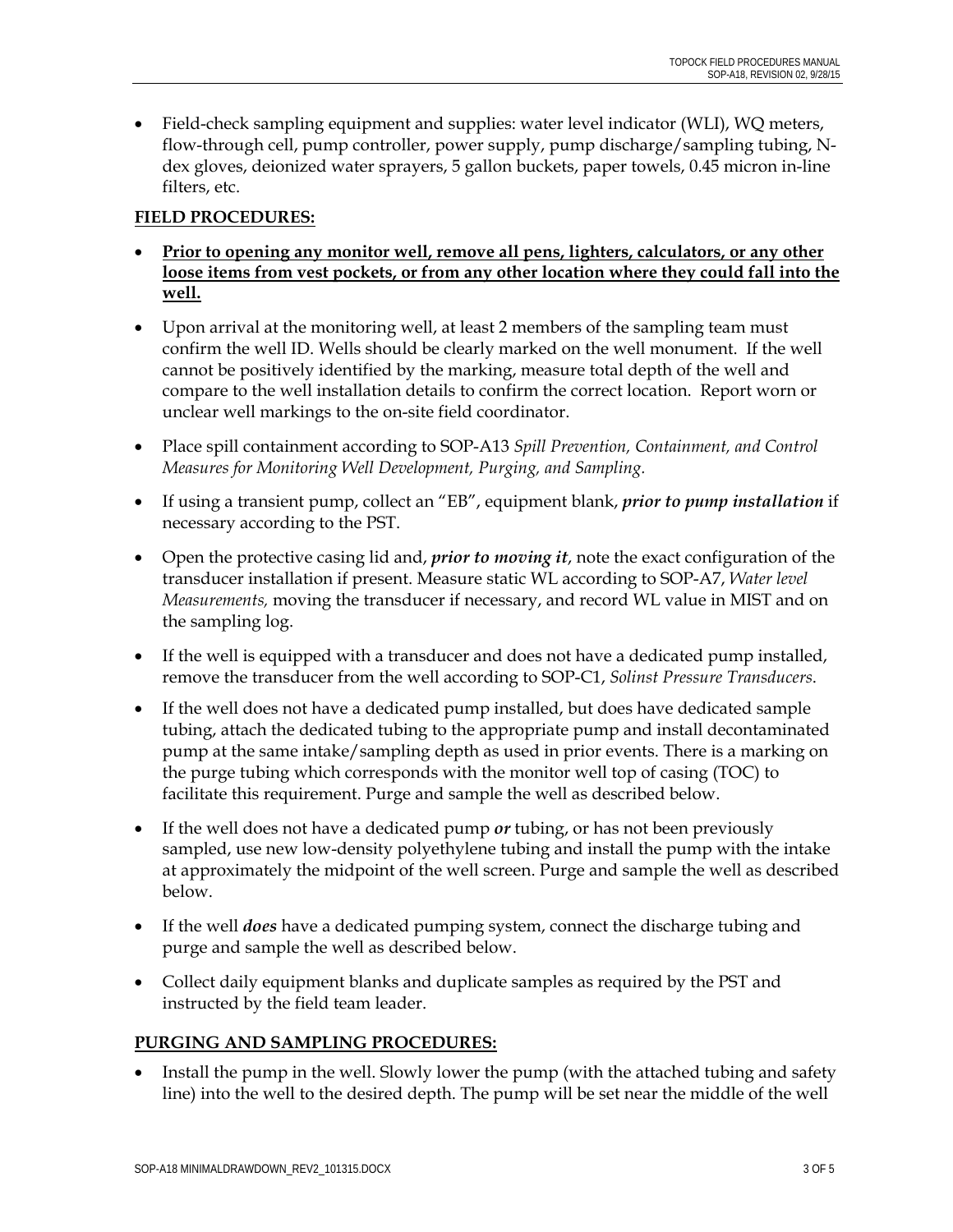screen, if possible. At a minimum, the pump intake will not be positioned lower than 2 feet from the bottom of the well. The depth to the pump intake will be recorded on the Groundwater Sampling Form. If there is less than 3 feet of available water, the groundwater well will be purged and sampled using a bottom-loading bailer.

- Measure the water level in the well after pump insertion. Leave the water level probe in the well to facilitate continued water level monitoring during purging activities.
- Start purging the well at a low flow rate between 0.2 and 0.5 liters per minute. Measure the purge rate using a container of known volume, and record this information on the Groundwater Sampling Form
- The water level should be monitored during purging, and ideally, the purge rate should equal the well recharge rate so there is limited drawdown in the well. (The water level should stabilize for the specific purge rate). The purge rate may be increased above 0.2 and 0.5 liters per minute as long as a constant water level in the well can be maintained, and the target drawdown of no more than 1 foot is being met. There should be at least 1 foot of water over the pump intake. This assures that there is no risk of the pump suction being broken, or of entrainment of air in the sample. Record adjustments in the purge rate and changes in depth to water on the field data sheet. If the target drawdown is not met, purge rates should be decreased to the minimum capabilities of the pump (0.1 to 0.2 liters per minute). If using a pulse style pump, measure the water level at the end of the pressure cycle when the water level has recovered as much as it will, before again filling the pump during the fill cycle. This method will generate consistent drawdown data.
- During purging, the water quality parameters will be measured periodically (every 3 to 5 minutes) until the parameters have stabilized as shown below. If parameter stabilization has not occurred after 4 hours, purging activities will be considered complete.

| $-$ pH                 | $+/-$ 0.1 pH units                                                                                                                                                                                                                               |
|------------------------|--------------------------------------------------------------------------------------------------------------------------------------------------------------------------------------------------------------------------------------------------|
| - Specific conductance | $+/- 3\%$                                                                                                                                                                                                                                        |
| ORP                    | $+/- 10$ millivolts                                                                                                                                                                                                                              |
| Turbidity              | 10% NTU units or less unless other parameters have<br>stabilized during an extended purge and turbidity is<br>trending flat if still over 10 NTU units. The target<br>turbidity goal (but not a hard criterion) is 5 to 10<br>NTU <sub>s</sub> . |
| - Dissolved oxygen     | $+/-$ 0.3 mg/L                                                                                                                                                                                                                                   |
| - Temperature          | $+/-$ 2 <sup>o</sup> Celsius                                                                                                                                                                                                                     |

 When the requirements above have been satisfied and the purge cycle is complete, disconnect the flow through cell and prepare to collect samples directly from the pump discharge tubing for analyses according to event-specific PST. Prepare sample containers and collect gas-sensitive analytes first. The preferred collection order will be volatile organic compounds (VOCs), semi-volatile organic compound (SVOCs), metals (including